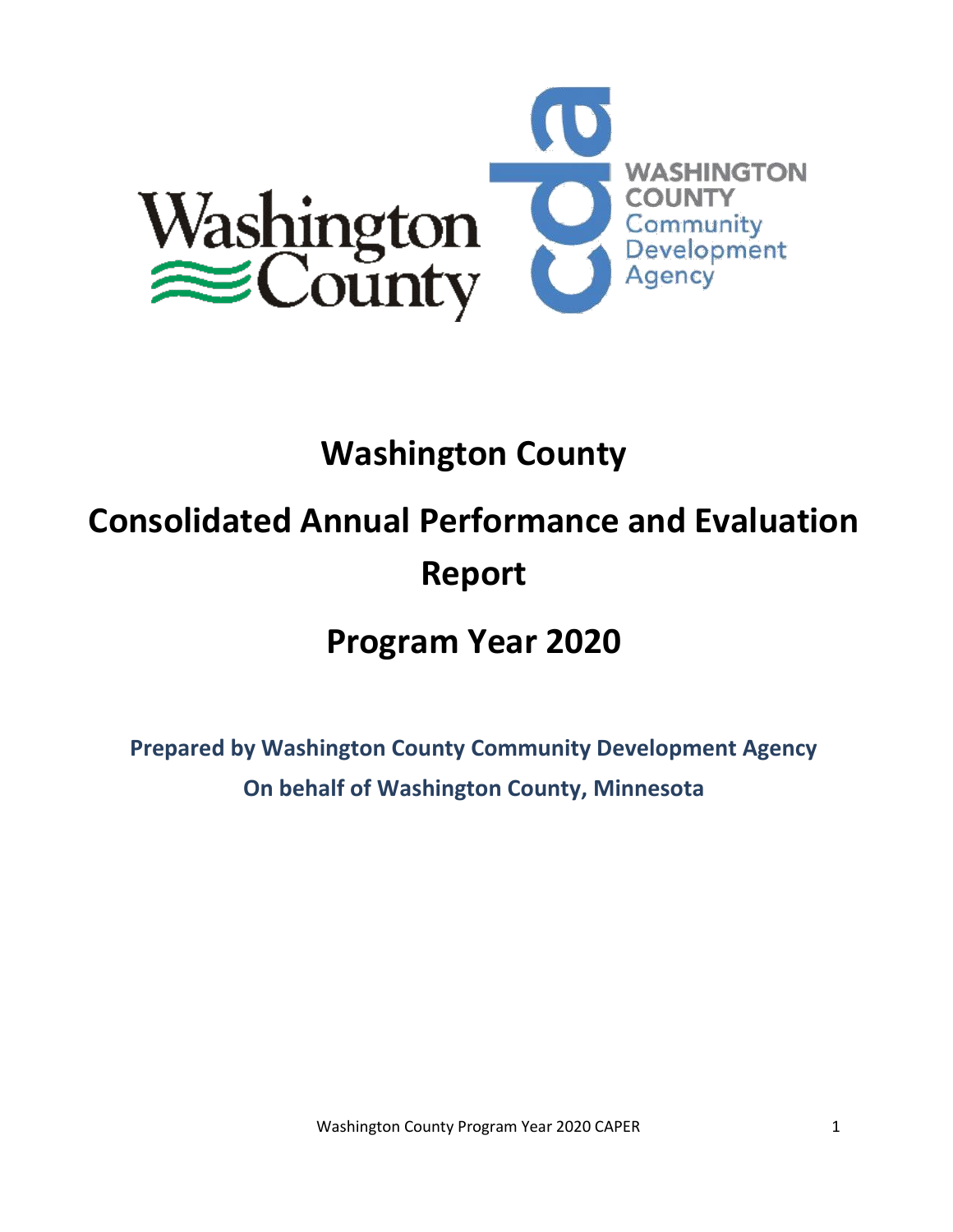# 2020

# Consolidated Annual Performance and Evaluation Report

# July 1, 2020, to June 30, 2021

| CR-25 - Homeless and Other Special Needs 91.220(d, e); 91.320(d, e); 91.520(c) 23 |  |
|-----------------------------------------------------------------------------------|--|
|                                                                                   |  |
|                                                                                   |  |
|                                                                                   |  |
|                                                                                   |  |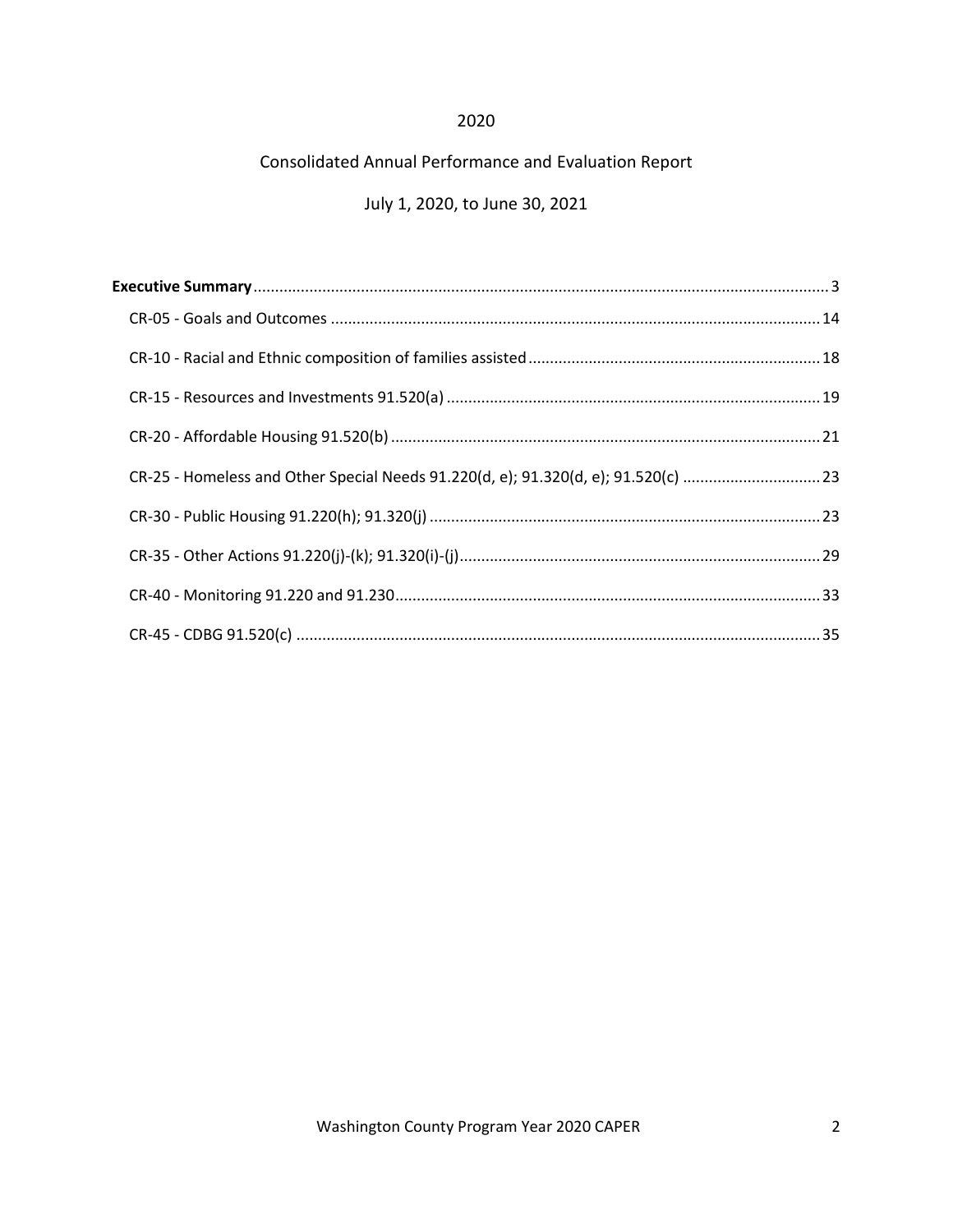## <span id="page-2-0"></span>**Executive Summary**

The Consolidated Annual Performance and Evaluation Report (CAPER) details Washington County's progress toward meeting the goals outlined in Washington County's 2020 Annual Action Plan and 2020- 2024 Consolidated Plan. The CAPER reports on activities funded by the U.S. Department of Housing and Urban Development (HUD) Home Investment Partnerships Program (HOME) and Community Development Block Grant (CDBG) Program. This year's CAPER will also report on the special allocation of CDBG-Coronavirus (CDBG-CV) funds awarded through the Coronavirus Aid, Relief and Economic Securities Act (CARES-Act). Washington County has participated in the CDBG Program since 2001 and the HOME Program, through the Dakota County Consortium, since 1994. Washington County Community Development Agency (CDA) administers the CDBG and HOME programs on behalf of Washington County.

This CAPER reports activities in all municipalities in Washington County except for the cities of Woodbury, Hastings, White Bear Lake, and Marine on St. Croix. CDBG and HOME activities for Woodbury, Hastings and White Bear Lake are reported in separate CAPER's reported by the City of Woodbury, Dakota County, and Ramsey County, respectively.

The CAPER contains three main parts:

- The first part discusses the overall achievements in housing and community development for the 2020 Program Year (July 1, 2020, through June 30, 2021), the first performance report for the 2020-2024 Consolidated Plan.
- The second part provides a narrative focused on the financial and programmatic performances of each grant awarded through the CDBG and HOME programs. Other narratives in this part describe the ability of the county and its funding recipients to leverage additional resources for housing and supportive services activities.
- The third part of this CAPER compiles attachments of supporting data for the narratives found in the first two parts.

The CAPER describes how Washington County has met the national goals and objectives in the areas of housing, homelessness, and community development. Washington County's 2020-2024 goals include expanding and preserving the supply of safe, decent, and affordable housing; strengthening the community's suitable living environment; and promoting opportunities for economic self‐sufficiency.

In deciding which projects to fund with CDBG, the Washington County CDA ensured that the funded projects meet at least one of the three national objectives:

- Benefit low to moderate income populations
- Prevent or eliminate slum and blight
- Provide and urgent need

The Washington County CDA ensured a proposed project meets one of the following four objectives for HOME funds:

- Provide decent affordable housing to lower income households
- Expand the capacity of nonprofit housing providers
- Strengthen the ability of state and local governments to provide housing
- Leverage private sector participation in affordable housing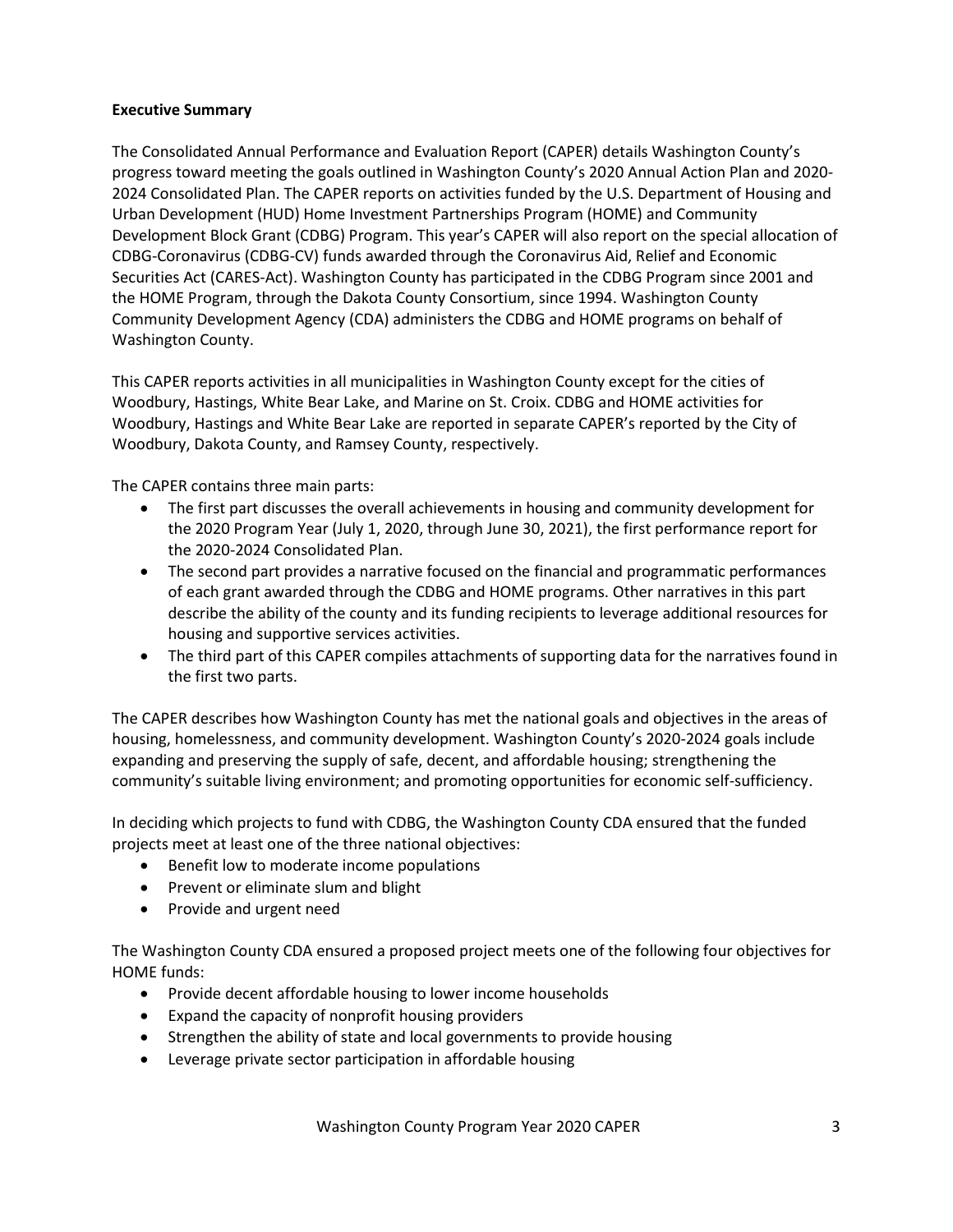In the 2020 Program Year, Washington County had the following accomplishments:

- The Washington County CDA repaired and replaced kitchens, bathrooms, windows, and doors at Raymie Johnson, a 24-unit rental development (108,967.25 CDBG). The CDA also launched the COVID Aid and Relief Homeownership (CARH) program to provide emergency assistance to homeowners behind on their mortgages as a result of the pandemic (\$114,763.09 CDBG-CV).
- Accessible Space, Inc. has replaced the roof and windows at its 24-unit Hillcrest Rental Development (\$99,985.00 CDBG).
- Washington County Home Improvement Loan Program assisted nine households in making necessary repairs to their homes (\$235,642.55 CDBG).
- Twin Cities Habitat for Humanity acquired four vacant lots scattered throughout the county for single family new construction (\$160,000.00 CDBG); constructed four single family townhomes in Hugo (\$110,000.00 HOME) and rehabilitated five (\$5,000 HOME). All homes were or will be sold to income eligible homebuyers.
- Two Rivers Community Land Trust acquired three single-family homes and made energy efficient repairs. Two homes have been sold to income eligible homebuyers (\$1,000.00 CDBG and \$161,296.47 HOME).
- City of Landfall used funding for replacement of the electric pedestal units and replacing retaining walls (\$70,497.57 CDBG) and has begun their playground renovation project (\$39,780.00 CDBG).
- Hugo Good Neighbors Food Shelf have begun their expansion to their existing building (\$585.00 CDBG).
- Washington County Community Services provided homelessness prevention services (crisis funding and service staffing) and assisted 2,208 people (\$96,007.29 CDBG and \$92,087.63 CDBG-CV).
- Program Administration (\$81,503.06 CDBG and \$27,268.95 HOME).
	- $\circ$  Utilizing Program Administration Fund, Washington County, in collaboration with cities and counties in the Twin Cities Metro area, hired Lawyers Committee for Civil Rights Law to conduct the Analysis of Impediments to Fair Housing Choice which included data analysis and community engagement. Washington County participated in the Twin Cities Section 3 Collaborative to implement certification and outreach activities on a metro-wide basis for Section 3 covered projects meant to empower low to moderate income residents and businesses to access employment and contracting opportunities.

In the 2020 Program Year, the total expenditure of CDBG funds was \$893,967.72 of which \$812,464.66 was disbursed to projects and \$81,503.06 for program administration. The total expenditure of 2020 Program Year HOME funds for Washington County 303,565.42 of which \$276,296.47 was distributed for projects. Administration expenditures were disbursed totaling \$29,010.36. In 2020, Washington County was allocated \$1,119,771.00 Community Development Block Grant Coronavirus (CDBG-CV) funding under the Coronavirus Aid, Relief and Economic Securities Act. The total expenditure for CDBG-CV funding has been \$206,850.72 for relief programs and delivery of services.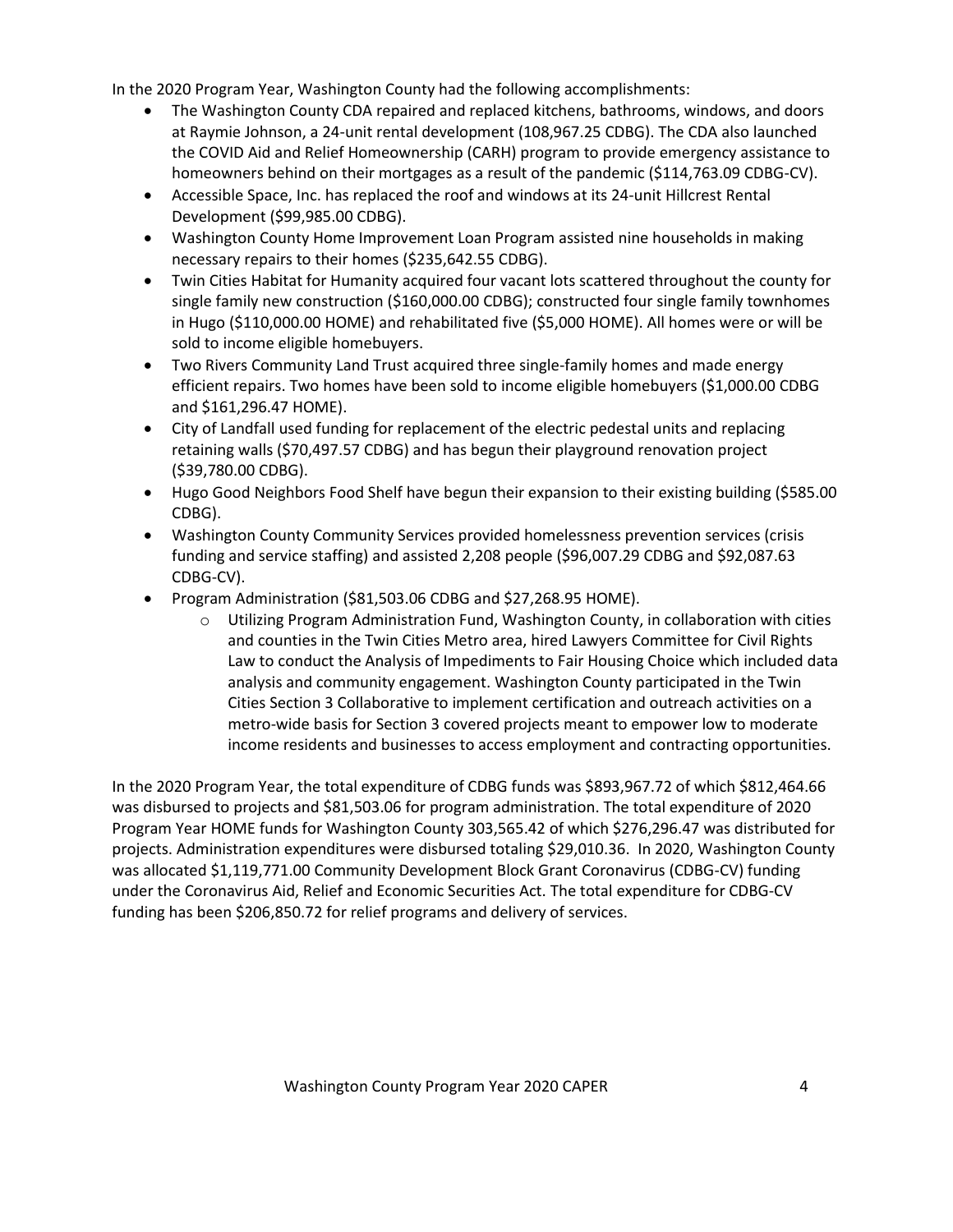## **I. Summary of Resources and Distribution of Funds**

HUD allocated Washington County \$726,313 of CDBG entitlement funds. In addition, Washington County received \$87,470.75 of program income in Program Year 2020 which were allocated to 2020 projects through an amendment process. On April 2, 2020, the Coronavirus Aid, Relief, and Economic Securities Act (CARES Act) allocated additional Community Development Block Grant Coronavirus (CDBG-CV) funding to jurisdictions to respond the coronavirus and provided waivers such as eliminating the public services cap. Washington County was allocated \$1,119,771.00 in CDBG-CV funding. An amendment to the 2019 Plan was conducted to add these funds and allocated them to public service programs. In order to exercise waivers for Program Year 2020, Washington County conducted a substantial amendment by moving a portion of 2020 Administration and Home Improvement Loan funds to public service programs in order to respond to the coronavirus. This was broken down into administration allocation of \$72,434 CDBG thus making CDBG and CDBG-CV project allocation \$953,224 for 2020. Washington County participates in the Dakota County HOME Consortium to be eligible for HOME funds. Washington County anticipated a total HOME budget of \$362,371.00. This consists of the HUD allocation of \$335,371.00 plus \$27,000 of program income. This was broken down into an administration allocation of \$33,537 and 2020 CHDO Consortium Project allocation of \$45,806 thus, making a total \$283,028 available for projects.

| 2019 | Community Development Block Grant Coronavirus (CDBG-CV) | \$1,119,771.00 |
|------|---------------------------------------------------------|----------------|
| 2020 | <b>Community Development Block Grant</b>                | \$726,313.00   |
| 2020 | <b>Community Development Block Grant Program Income</b> | \$87,470.75    |
| 2019 | HOME Investment Partnerships (HOME)                     | \$335,371.00   |
| 2019 | Home Investment Partnerships Program Income             | \$27,000.00    |
|      |                                                         |                |

**TOTAL \$2,295,925.75**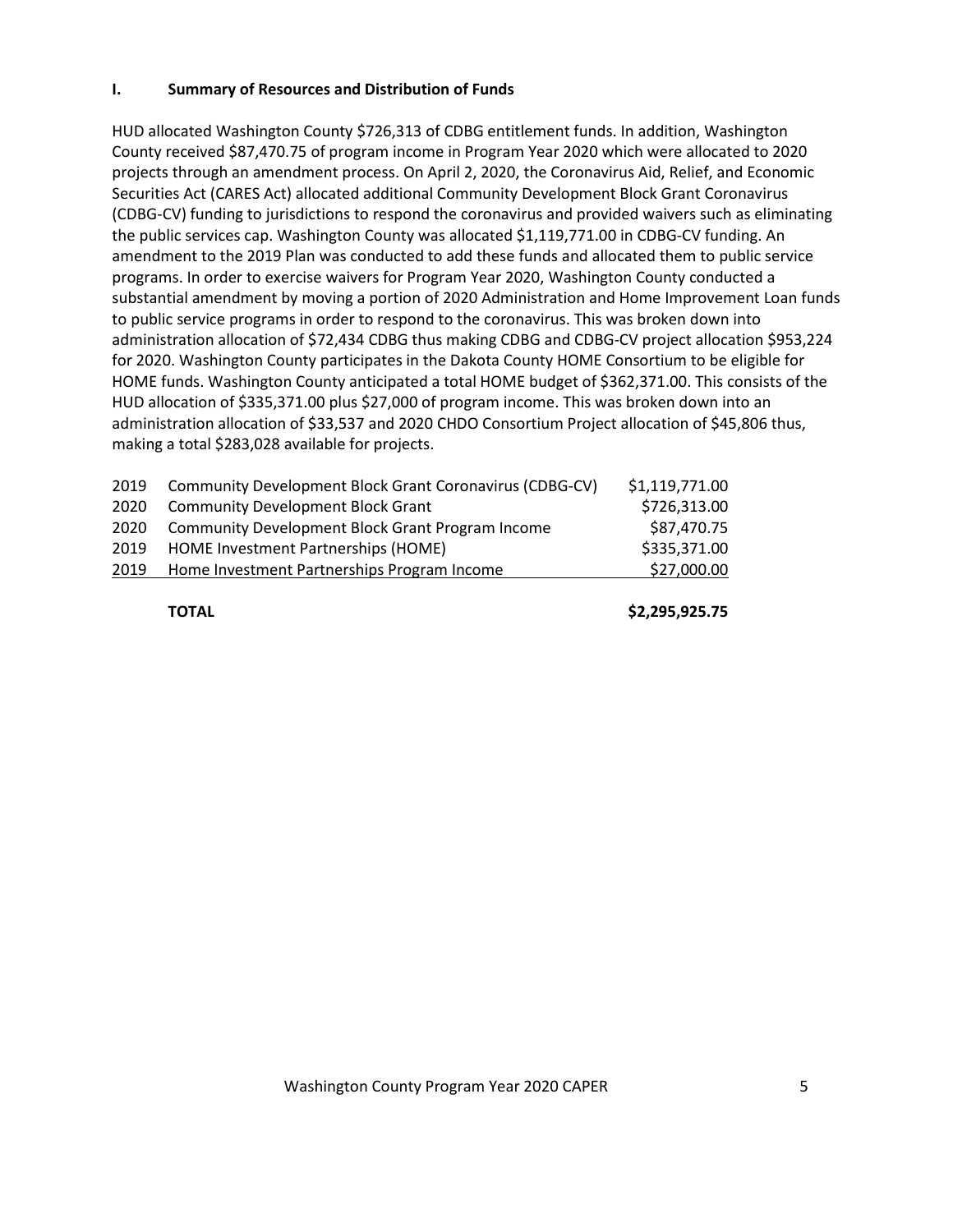*Allocation of Resources:* 2020 Program Year funds were allocated to the following activities.

| <b>PROJECTS</b>                                                                                    | <b>CDBG</b> | <b>HOME</b> | <b>GOAL NAME</b>              | <b>GOAL OUTCOME</b><br><b>INDICATOR</b>                            |
|----------------------------------------------------------------------------------------------------|-------------|-------------|-------------------------------|--------------------------------------------------------------------|
| Twin Cities Habitat for<br>Humanity-New<br>Construction                                            |             | \$166,028   | Affordable<br>Housing         | <b>Homeowner Units</b><br>Added: 2 Units                           |
| Twin Cities Habitat for<br><b>Humanity-Scattered Site</b>                                          | \$240,000   |             | Affordable<br>Housing         | <b>Homeowner Units</b><br>Rehabilitated: 3 units                   |
| <b>Two Rivers Community</b><br>Land Trust-Scatted Site                                             |             | \$90,000    | Affordable<br>Housing         | <b>Homeowner Units</b><br>Rehabilitated: 1 unit                    |
| Home Improvement Loan<br>Program                                                                   | \$132,077   |             | Affordable<br>Housing         | <b>Homeowner Housing</b><br>Rehabilitated: 10 units                |
| Hugo Good Neighbor Food<br><b>Shelf Expansion</b>                                                  | \$55,550    |             | Public<br>Infrastructure      | <b>Public Facilities</b><br>Improvements: 5,569<br>people annually |
| City of Landfall Playground<br>Renovation                                                          | \$44,200    |             | Public<br>Infrastructure      | <b>Public Facilities</b><br>Improvement: 756<br>people             |
| <b>Washington County</b><br><b>Community Services-Family</b><br>services worker and Crisis<br>Fund | \$258,963   |             | <b>Homeless</b><br>prevention | Homelessness<br>Prevention: 1,140<br><b>Persons Assisted</b>       |
| <b>CDA CARH</b>                                                                                    | \$150,000   |             |                               |                                                                    |
| <b>Community Housing</b><br>Development Organization<br>(CHDO) set aside                           |             | \$45,806    | Affordable<br>Housing         |                                                                    |
| <b>CDA Administration</b>                                                                          | \$72,434    | \$33,537    |                               |                                                                    |
| <b>Total</b>                                                                                       | \$953,224   | \$335,371   |                               |                                                                    |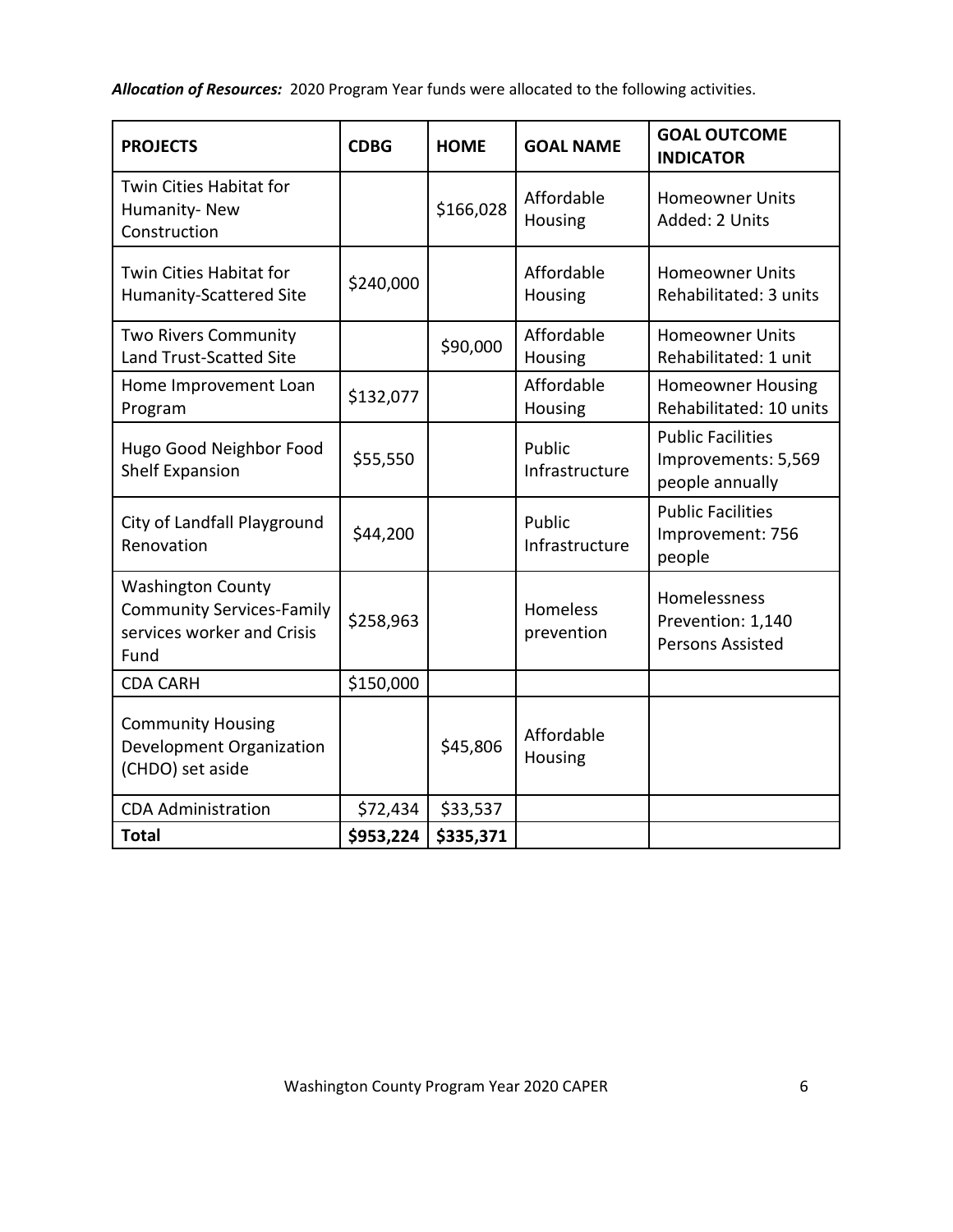While these funds were allocated through the Annual Action Plan, the amount of funds expended during the 2020 Program Year includes funds allocated in prior years but not expended until the 2020 Program Year due to project timelines. Washington County disbursed a total of \$1,404,383.86 in CDBG and HOME funds during the 2020 Program Year. Expenditures for projects and activities include: Home Improvement Loan Program, Rental Rehabilitation projects, Habitat for Humanity and Two Rivers Community Land Trust Scattered Site homeownership, City of Landfall Public Improvements, Hugo Good Neighbors Food Shelf Expansion, Washington County and CDA Public Services and CDA administration. Due to other projects not having spent down their entire allocation as of June 30, 2021, expenditure percentages may seem higher or lower in some areas. All projects funded met a federal National Objective as well as goals and priorities established by Washington County. All projects other than administration benefitted families at or below 80% area median income (AMI).

The total expenditure of CDBG and CDBG-CV funds in the 2020 Program Year was \$1,110,818.44. HOME funds total expenditure for Washington County was \$303,565.42. The table below shows the project expenditures that took place in the 2020 Program Year, even if funded with prior year allocations.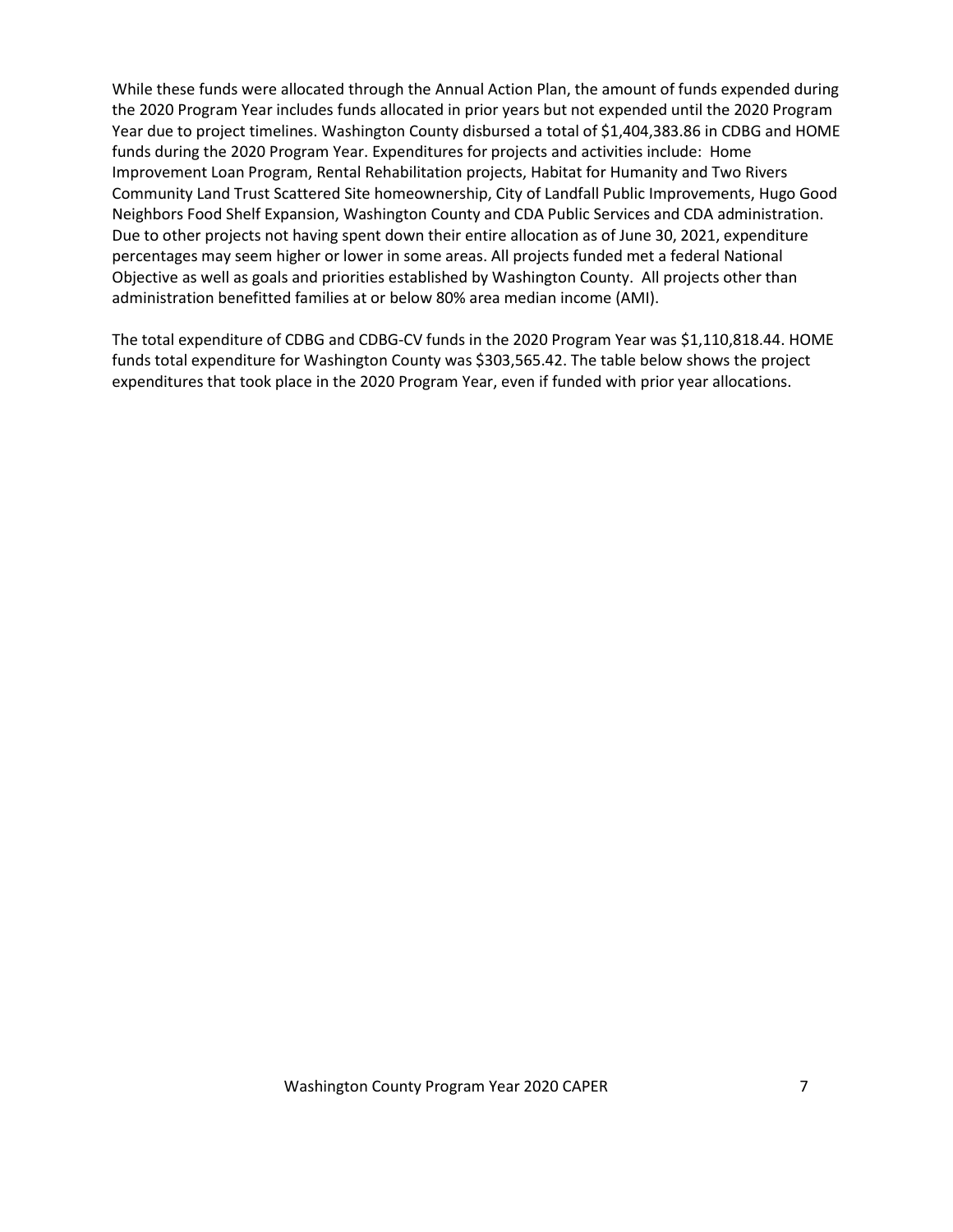|                                          | Project                                    | <b>CDBG</b>  | <b>CDBG-CV</b> | <b>HOME</b>  | <b>OBJECTIVE</b>                              | <b>OUTCOME</b> | Units/<br>household         |
|------------------------------------------|--------------------------------------------|--------------|----------------|--------------|-----------------------------------------------|----------------|-----------------------------|
| <b>Entity</b>                            |                                            |              |                |              |                                               |                | served                      |
| <b>Hugo Good</b><br><b>Neighbors</b>     | <b>Food Shelf Expansion</b>                | \$585.00     |                |              |                                               |                |                             |
| <b>Accessible</b><br><b>Space</b>        | <b>Hill Crest Rental</b><br>Rehabilitation | \$99,985.00  |                |              | Decent<br>Housing                             | Sustainability | 24 units                    |
|                                          | Green House II                             | \$1,000.00   |                | \$81,000.00  |                                               |                | 1 unit                      |
| <b>Two Rivers</b>                        | Own Sweet Home                             |              |                | \$80,296.47  |                                               |                | 2 units                     |
|                                          | Acquisition for<br>Rehabilitation          | \$158,000.00 |                |              | Decent<br>Housing                             | Affordability  | 2 units                     |
|                                          | <b>Scattered Site I</b>                    |              |                | \$5,000.00   |                                               |                | 5 units                     |
| <b>Habitat</b>                           | <b>Scattered Site II</b>                   | \$2,000.00   |                |              |                                               |                | 2 units                     |
|                                          | <b>Generation Acres Bldg. 7</b>            |              |                | \$106,000.00 |                                               |                |                             |
|                                          | <b>Generation Acres Bldg. 8</b>            |              |                | \$4,000.00   |                                               |                | 4 units                     |
| City of<br><b>Landfall</b>               | Playground                                 | \$39,780.00  |                |              | Creating<br>Suitable<br>Living<br>Environment | Sustainability | 756<br>residents            |
|                                          | <b>Pedestals and Retaining</b><br>Walls    | \$70,497.57  |                |              |                                               |                |                             |
| Washington<br>County<br><b>Community</b> | Crisis Assistance Fund                     | \$2,000.00   | \$850.00       |              | Creating<br>Suitable<br>Living<br>Environment | Affordability  | $\overline{2}$<br>household |
| <b>Services</b>                          | <b>Social Worker Services</b>              | \$94,007.29  | \$91,237.63    |              |                                               |                | 2206<br>persons             |
|                                          | <b>COVID Homeownership</b><br>Program      |              | \$106,626.91   |              | Creating<br>Suitable<br>Living<br>Environment | Affordability  | 23<br>household             |
| <b>CDA</b>                               | <b>COVID Homeownership</b><br>Staff        |              | \$8,136.18     |              |                                               |                |                             |
|                                          | Raymie Johnson Rental<br>Rehabilitation    | \$108,967.25 |                |              | Decent<br>Housing                             | Affordability  |                             |
|                                          | Home Improvement<br>Loan Program           | \$235,642.55 |                |              | Decent<br>Housing                             | Affordability  | 9 loans                     |
|                                          | Administration                             | \$81,503.06  |                | \$27,268.95  |                                               |                |                             |
| <b>Total</b>                             |                                            | \$893,967.72 | \$206,850.72   | \$303,565.42 |                                               |                |                             |

**2020 Program Year Expenditures**

Washington County Program Year 2020 CAPER 8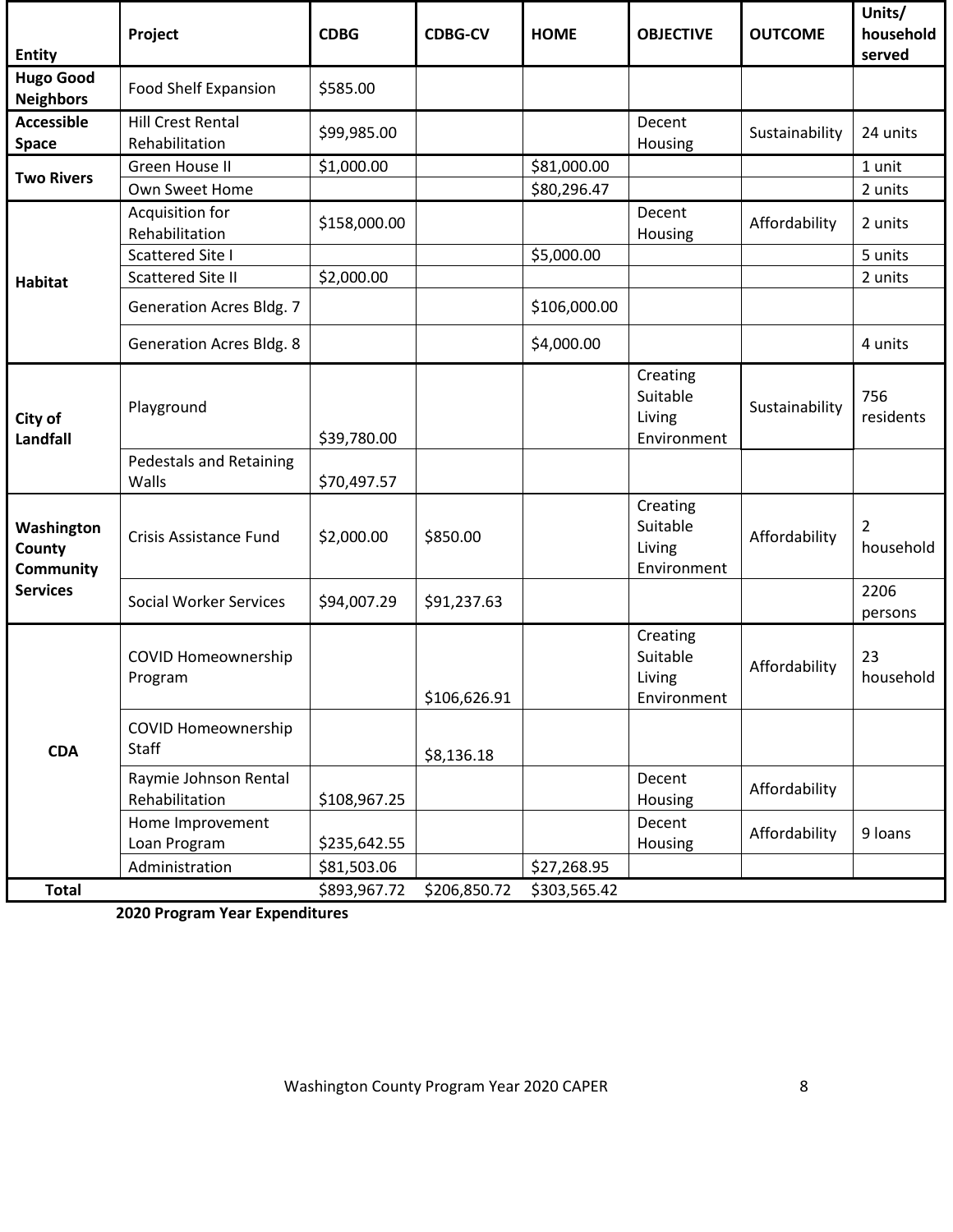# **HOME Highlights**

New Construction: Habitat for Humanity utilized HOME funding by constructing one building in their Generation Acre Development. The units were sold to low-moderate income homebuyers.



Washington County Program Year 2020 CAPER 9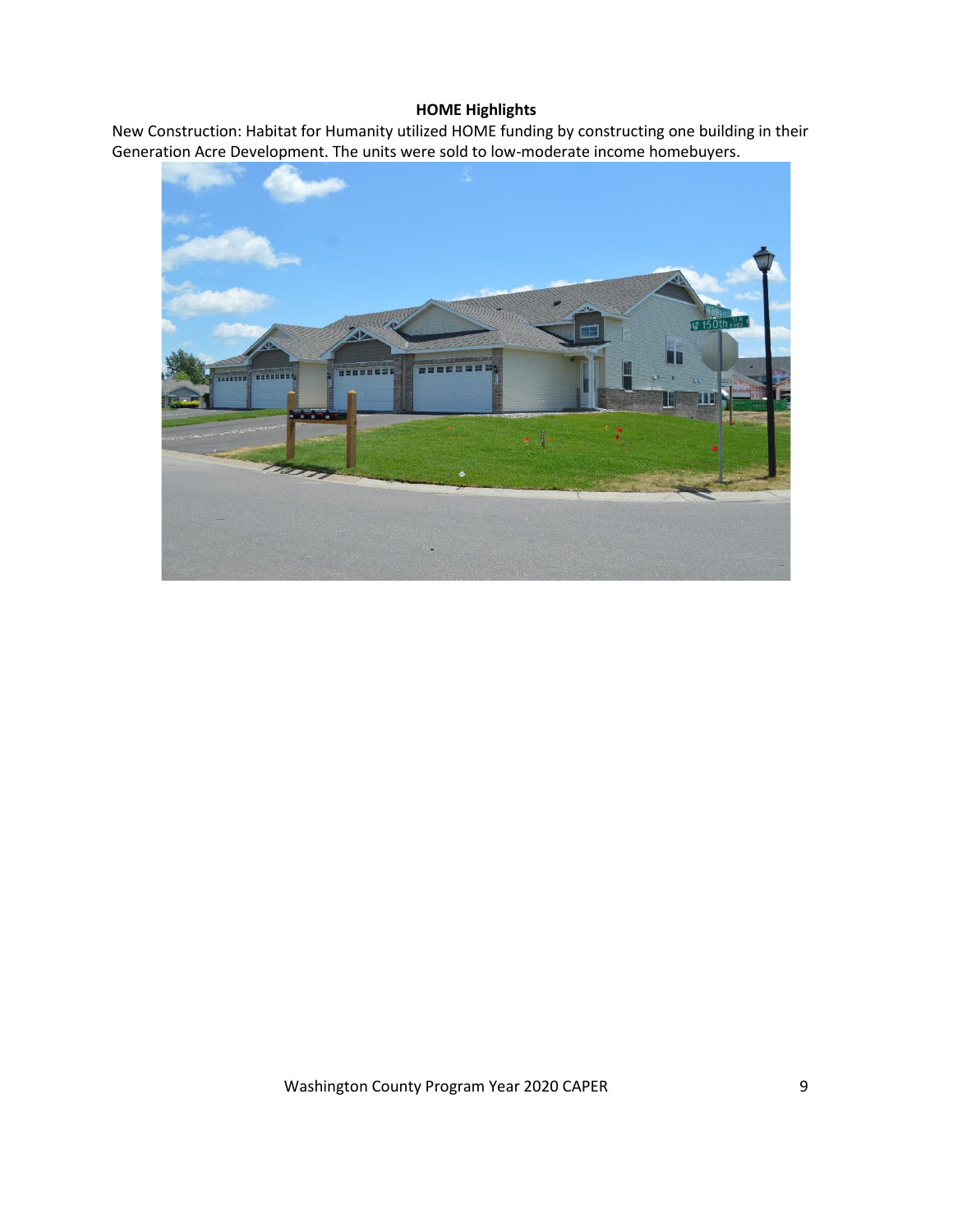# **CDBG Highlights**

Homeowner Rehabilitation: In efforts to preserve and maintain existing affordable housing, Washington County has a county-wide Home Improvement Loan Program. This is available to Low-moderate income homeowners needing necessary repairs to their homes with a 0% interest, deferred loan. This is an ongoing program.

Before **After** After

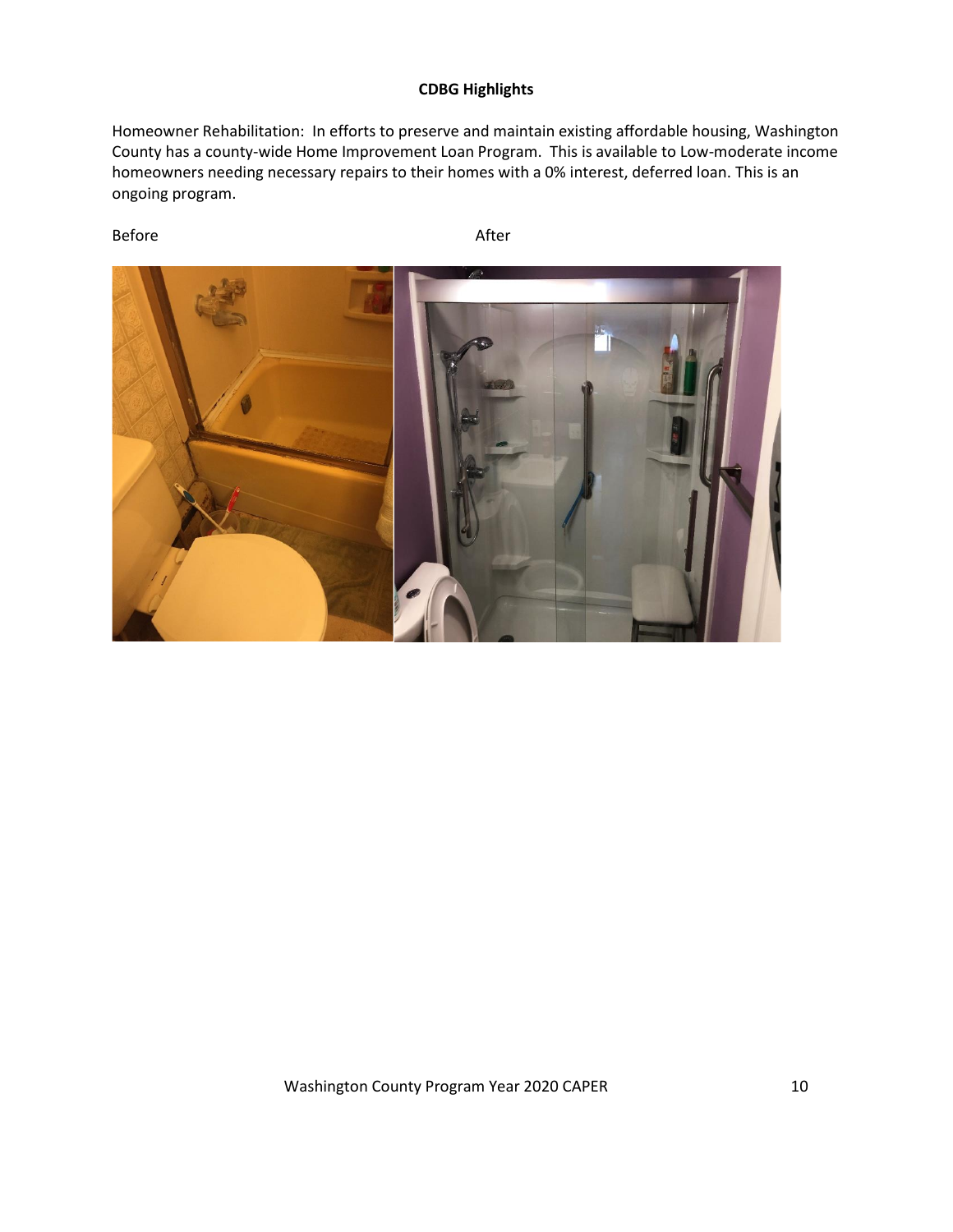Acquisition/Rehabilitation: Habitat for Humanity purchased five single family homes for rehabilitation in Cottage Grove, Newport and Oak Park Heights. The homes were sold to income eligible homebuyers.

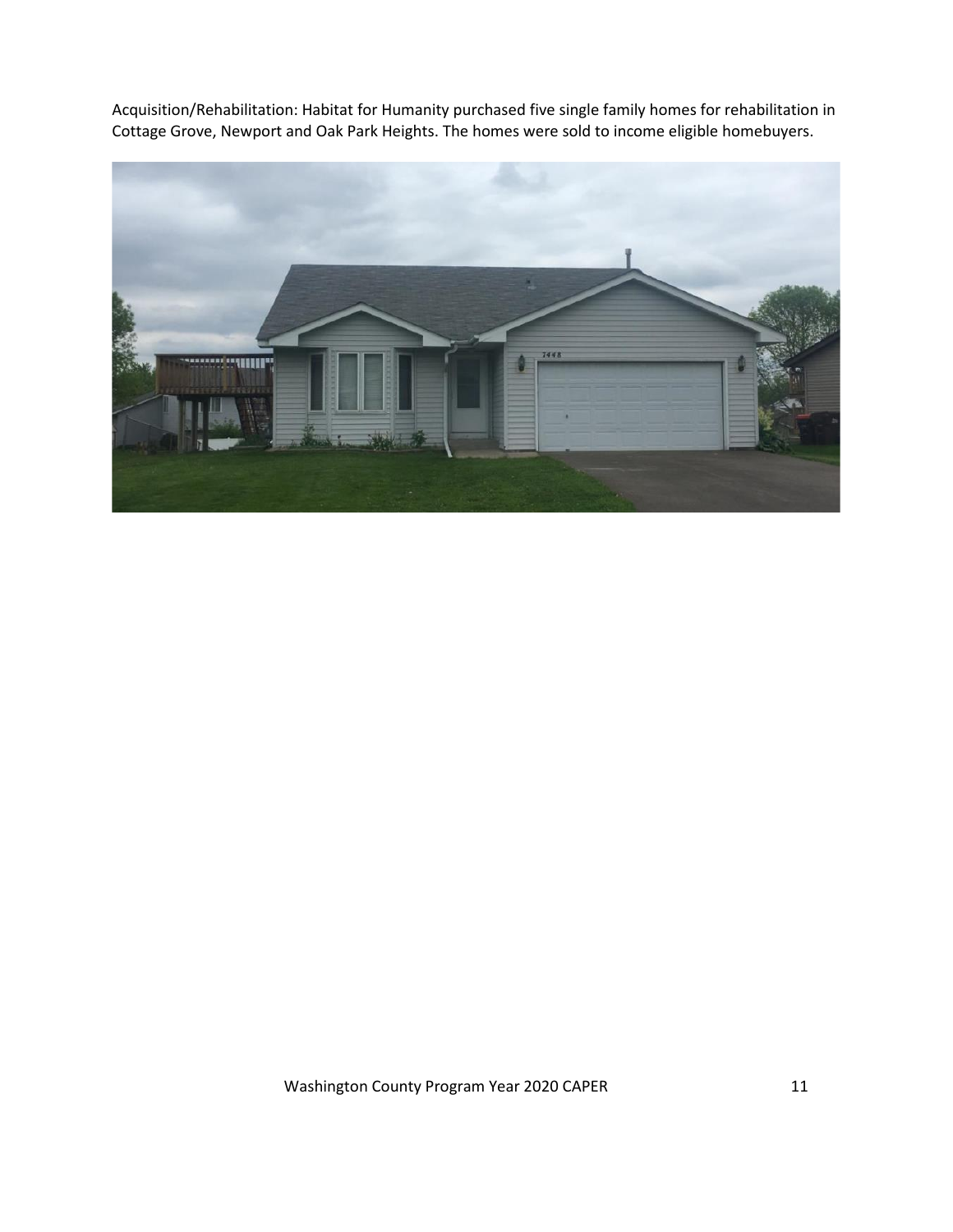Public Improvements: The City of Landfall is updating their tot lot to be more inclusive for all residents

Before



New Equipment

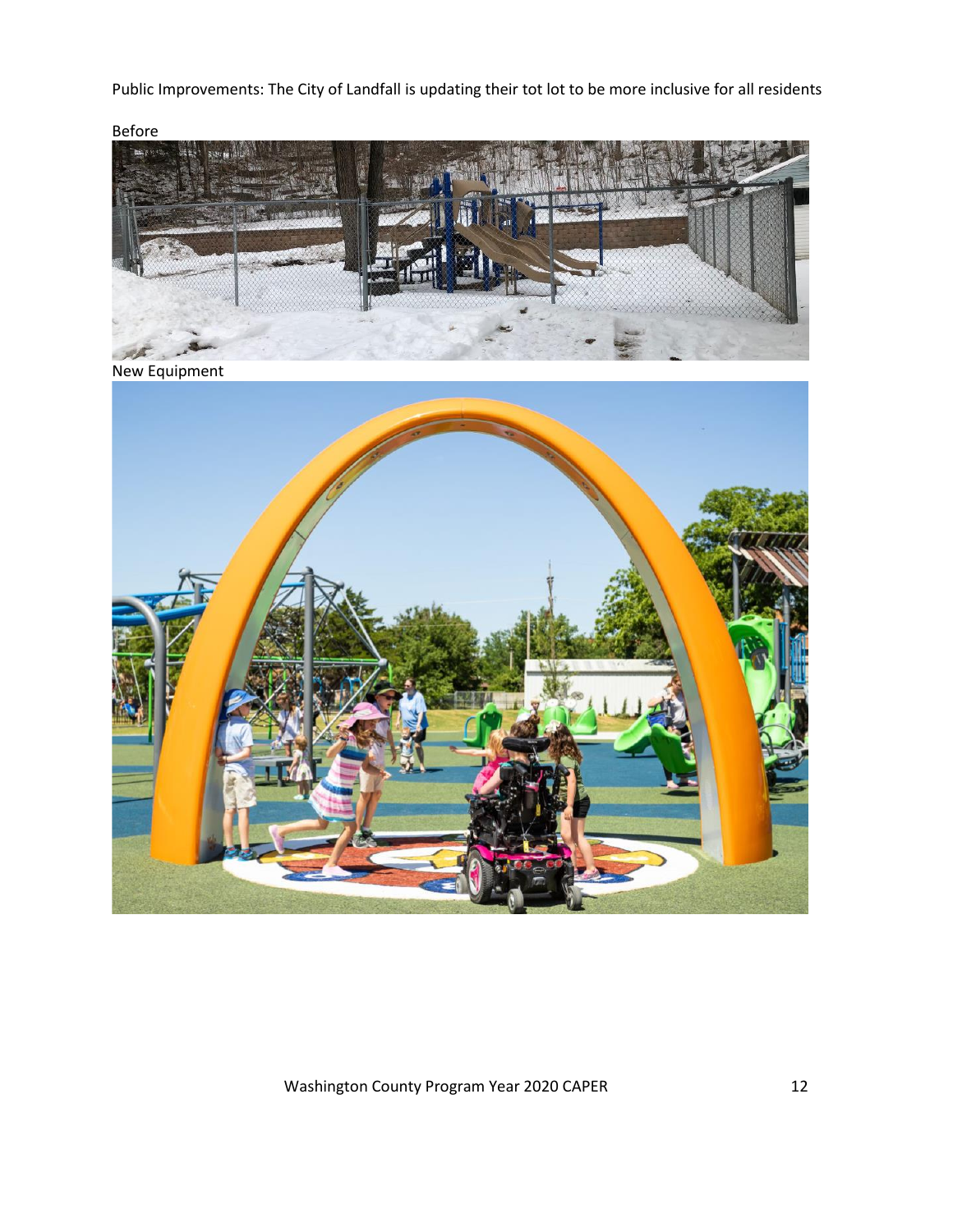## *Project Activity Modifications:*

On April 2, 2020, the Coronavirus Aid, Relief, and Economic Securities Act (CARES Act) allocated additional Community Development Block Grant Coronavirus (CDBG-CV) funding to jurisdictions to respond the coronavirus and provided waivers. On April 10, 2020, the CDA requested CDBG waivers for public comment period, virtual hearings, and removal of the public services cap. An amendment to the 2020 Plan was conducted to move funding from 2020 and 2019 Administration, Home Improvement Loan Program, and 87,470.75 in CDBG 2020 program income to 2020 Washington County Community Services Department in the amount of \$150,000 for homelessness prevention and \$150,000 to the CDA for emergency mortgage assistance.

#### *Other Financial Information*

The Washington County Home Improvement Loan Program, as of June 30, 2021, had 88 loans outstanding with principal balances totaling \$1,440,974.86. Loans in the Washington County Home Improvement Loan Program are deferred until the homeowner sells the property, refinances their property, and receives cash back from the refinancing, or no longer occupies the residence as their primary residence. The Washington County Down Payment Assistance Program had 15 outstanding loans totaling \$142,500 as of June 30, 2021. These loans are also deferred until the homeowner sells, refinances, and receives cash back from refinancing, or no longer occupies the residence as their primary residence.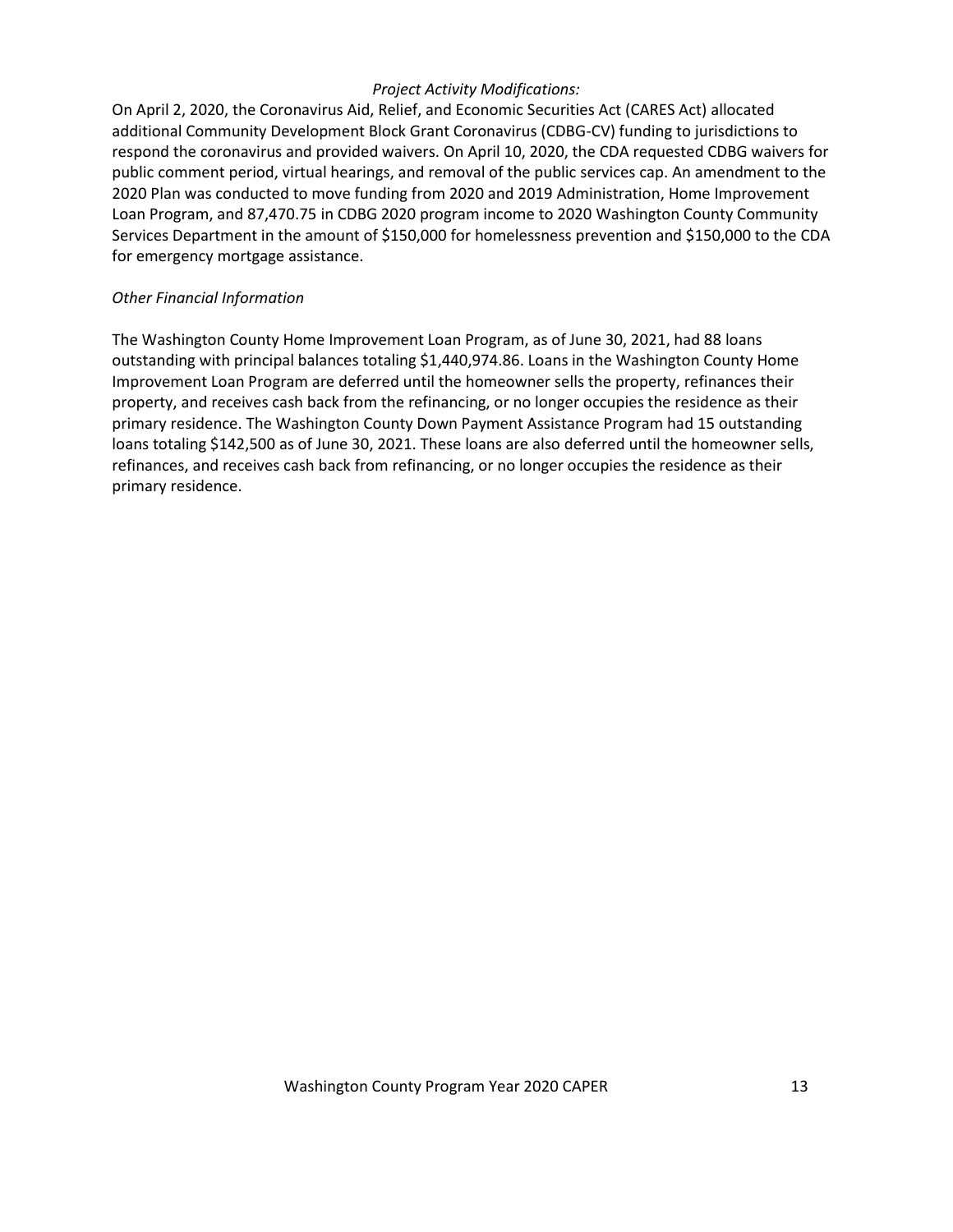# **CR-05 - Goals and Outcomes**

# **Progress the jurisdiction has made in carrying out its strategic plan and its action plan. 91.520(a)**

Washington County is on track with the annual goals and objectives set forth in the 2020 Annual Action Plan. The following table compares the five-year goals and 2020 Program Year goals with actual outcomes. The data demonstrates how Washington County is expected to meet the goals for production and rehabilitation of owner and rental units using both CDBG and HOME funds. The Home Improvement Loan Program assisted 9 owner-occupied households (CDBG). Washington County expected to serve 540 people with Public Service Activities (CDBG) and far exceeded the goal by serving a total of 2,208 people this past year with additional assistance allocated through the Coronavirus Aid, Relief and Economic Securities Act (CARES-Act). Washington County also met its goal of assisting in other community development activities including a street improvement project in the City of Landfall (CDBG), a low-moderate income area of 854 residents and is currently renovating their playground.

<span id="page-13-0"></span>Two Rivers Community Land Trust acquired three owner-occupied units, made energy efficient improvements, and sold the homes to income eligible homebuyers (CDBG and HOME). Twin Cities Habitat for Humanity acquired two homes in 2020 which they will rehabilitate and sell to income eligible homebuyers. Accessible Space (24 units CDBG) finalized their window and roof replacement projects in 2020. Raymie Johnson (24 Units CDBG) rental rehabilitation project will finalize in Program Year 2021.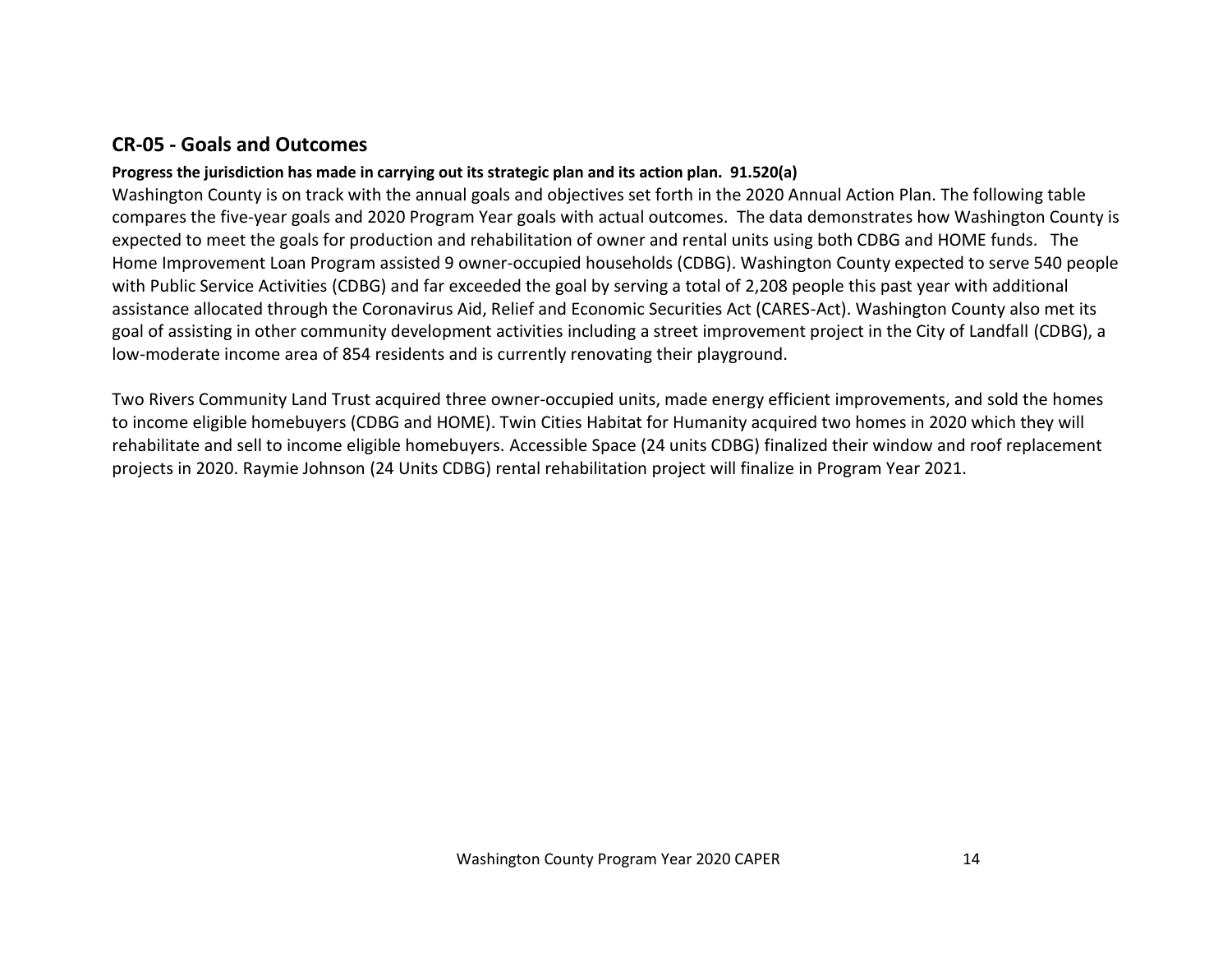**Comparison of the proposed versus actual outcomes for each outcome measure submitted with the consolidated plan and explain, if applicable, why progress was not made toward meeting goals and objectives. 91.520(g)**

Categories, priority levels, funding sources and amounts, outcomes/objectives, goal outcome indicators, units of measure, targets, actual outcomes/outputs, and percentage completed for each of the grantee's program year goals.

| Goal                                                    | Category                                          | Source /<br>Amount    | Indicator                                                                                   | Unit of<br><b>Measure</b>           | <b>Expected</b><br>-<br><b>Strategic</b><br>Plan | Actual-<br><b>Strategic</b><br><b>Plan</b> | Percent<br>Complete | <b>Expected</b><br>-<br>Program<br>Year | Actual-<br>Program<br>Year | Percent<br>Complete |
|---------------------------------------------------------|---------------------------------------------------|-----------------------|---------------------------------------------------------------------------------------------|-------------------------------------|--------------------------------------------------|--------------------------------------------|---------------------|-----------------------------------------|----------------------------|---------------------|
| Creating and<br>Preserving Affordable<br>Housing        | Affordable<br>Housing<br>Public<br>Housing        | CDBG:<br>\$208,952.25 | Rental units<br>rehabilitated                                                               | Household<br>Housing<br>Unit        | 200                                              | 24                                         | 12.00%              | 0                                       | 24                         | 240.00%             |
| Creating and<br>Preserving Affordable<br><b>Housing</b> | Affordable<br><b>Housing</b><br>Public<br>Housing | CDBG: \$0             | <b>Homeowner Housing</b><br>Added                                                           | Household<br>Housing<br>Unit        | 5                                                | $\overline{2}$                             | 40.00%              | $\overline{2}$                          | $\pmb{0}$                  | 0.00%               |
| Creating and<br>Preserving Affordable<br>Housing        | Affordable<br>Housing<br>Public<br><b>Housing</b> | CDBG:<br>\$395,642.55 | <b>Homeowner Housing</b><br>Rehabilitated                                                   | Household<br><b>Housing</b><br>Unit | 50                                               | 10                                         | 20.00%              | 14                                      | 12                         | 85.71%              |
| Homelessness<br>Prevention                              | <b>Homeless</b>                                   | CDBG:<br>\$114,736.09 | Public service<br>activities other than<br>Low/Moderate<br>Income Housing<br><b>Benefit</b> | Persons<br>Assisted                 | $\mathbf 0$                                      | 52                                         | 520.00%             | 0                                       | 52                         | 520.00%             |
| Homelessness<br>Prevention                              | Homeless                                          | CDBG:<br>\$188,094.92 | Homelessness<br>Prevention                                                                  | Persons<br>Assisted                 | 2500                                             | 2208                                       | 63.36%              | 500                                     | 2208                       | 441.60%             |

**Table 1 - Accomplishments – Program Year & Strategic Plan to Date**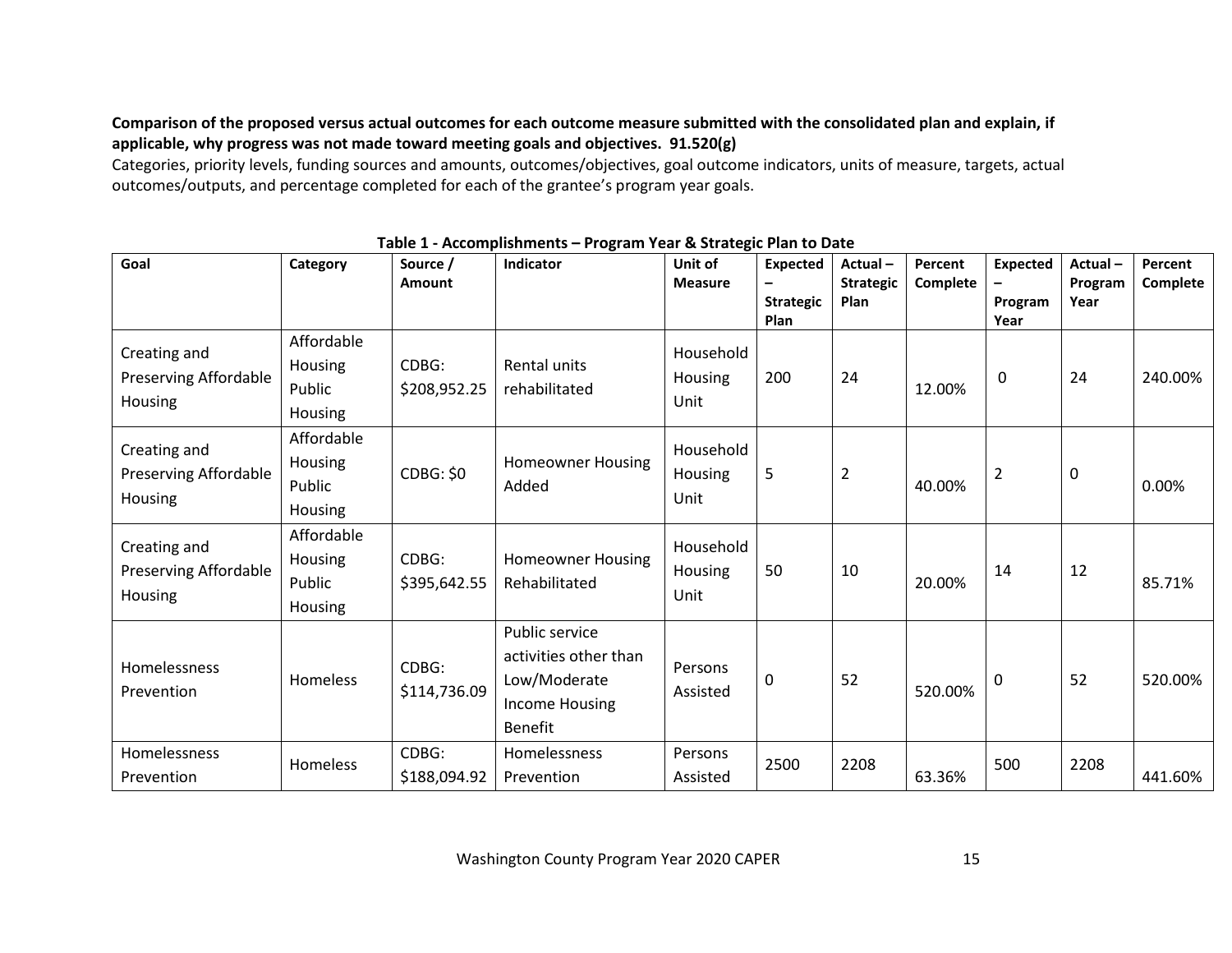| Public<br>Facility/Infrastructure<br>Improvements | Non-Housing<br>Community<br>Development | CDBG:<br>\$110,863 | Public Facility or<br>Infrastructure<br>Activities other than<br>Low/Moderate<br>Income Housing<br>Benefit | Persons<br>Assisted | 2120 | 854 | 40.28% | 924 | 854      | 92.42% |
|---------------------------------------------------|-----------------------------------------|--------------------|------------------------------------------------------------------------------------------------------------|---------------------|------|-----|--------|-----|----------|--------|
| Public<br>Facility/Infrastructure<br>Improvements | Non-Housing<br>Community<br>Development | CDBG: \$0          | Overnight/Emergency<br>Shelter/Transitional<br>Housing Beds added                                          | <b>Beds</b>         | 20   | υ   | 0.00%  | 0   | $\Omega$ | 0.00%  |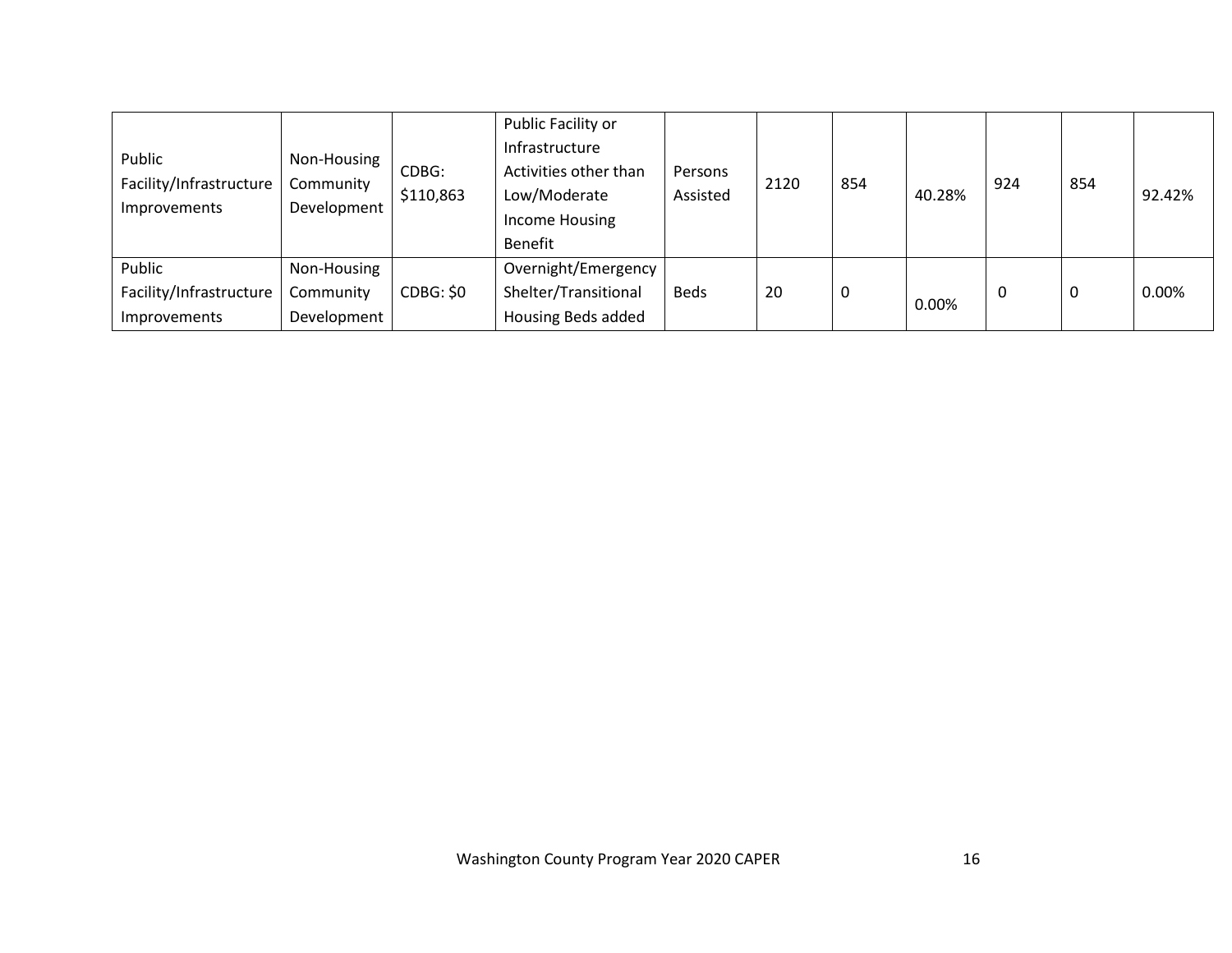**Assess how the jurisdiction's use of funds, particularly CDBG, addresses the priorities and specific objectives identified in the plan, giving special attention to the highest priority activities identified.**

The 2020 Program Year is the first year of the 2020-2024 Consolidated Plan. To assess the progress Washington County has made in this program year, it is important to understand the priorities, objectives, and goals that were established for the reporting period.

Funding Priority: HUD requires grantees to prioritize the funding need of its identified housing and community development needs into two categories.

*High:* Activities to address this need can be funded by the jurisdiction during the five-year period.

*Low:* Funding will not be available to address this need category unless all other goals in the five-year period have been met.

HUD Objectives and Goals: Congress has set forth three basic goals that are closely related to the major commitments and priorities of the Washington County 2020-2024 Consolidated Plan:

*Objective #1:* Provide Decent Housing. Housing cost burden effects 31% of households throughout the county. Nearly two-thirds of households between 30-50% AMI are paying more than a third of their income for housing. The following strategies for CDBG and HOME funds will be implemented to meet this objective:

- Acquisition, construction and rehabilitation of owner occupied and rental units
- Homeowner units: 55
- Rental units: 200

*Objective #2:* Creating economic opportunities. While the majority of the Washington County residents enjoy a high standard of living and quality of life, this is not the case in areas of the county which have not experienced the same level of development and growth. In order to facilitate economic development and environmental improvements in these areas, investments in infrastructure and economic development opportunities can be made. Infrastructure activities can include sewer, street, and sidewalk improvements, brownfield clean up, and ADA (Americans with Disabilities Act of 1990) accessibility improvements.

• Households served by public Improvements: 2,100

*Objective #3:* Creating a suitable living environment. Specific populations of the county have needs that greatly affect their quality of life. Public Service activities include transportation, senior, and youth services, mental health care and abused and neglected children facilities. Public Service activities can be targeted to more vulnerable populations including persons experiencing homelessness, seniors, children, and residents with disabilities and those with mental illness. Improving availability or accessibility of units:

- Homeowner units: 55
- Rental units: 200
- Shelter Beds: 20
- Promoting accessibility to public services: 4,200 People Served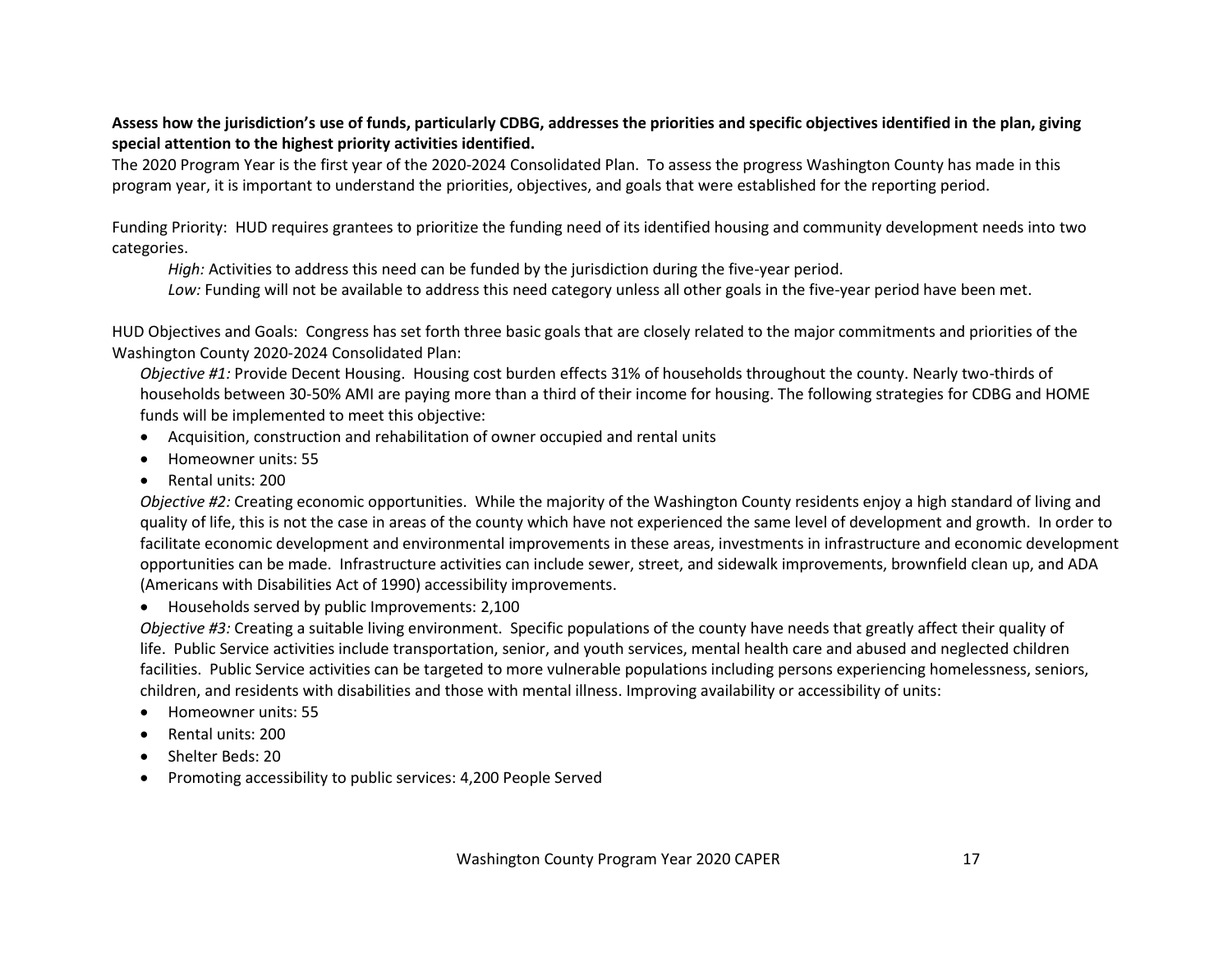# <span id="page-17-0"></span>**CR-10 - Racial and Ethnic composition of families assisted**

|                                           | <b>CDBG</b> |
|-------------------------------------------|-------------|
| White                                     | 1236        |
| <b>Black or African American</b>          | 415         |
| Asian                                     | 37          |
| American Indian or American Native        | 11          |
| Native Hawaiian or Other Pacific Islander |             |
| <b>Total</b>                              | 1699        |
| Hispanic                                  | 30          |
| Not Hispanic                              | 1669        |
|                                           |             |

**Describe the families assisted (including the racial and ethnic status of families assisted). 91.520(a)** 

# **Table 2 – Table of assistance to racial and ethnic populations by source of funds**

#### **Narrative**

The table above lists the numbers of beneficiaries by race and ethnicity assisted with HUD-Funded programs in 2020. The numbers reported for ethnicity do not reflect the same count as the total number reported by race. The variance could be attributed to errors at intake or unwillingness to share information about ethnicity and/or race. Additionally, in HUD's IDIS reporting, the CR-10 table does not have a line item to allow for reporting on "multiple races," or "chose to not respond" therefore individuals who self-reported one of these options are not included in this table. This would have accounted for an additional 2,380 people assisted for a total of 4,079 persons assisted in Program Year 2020.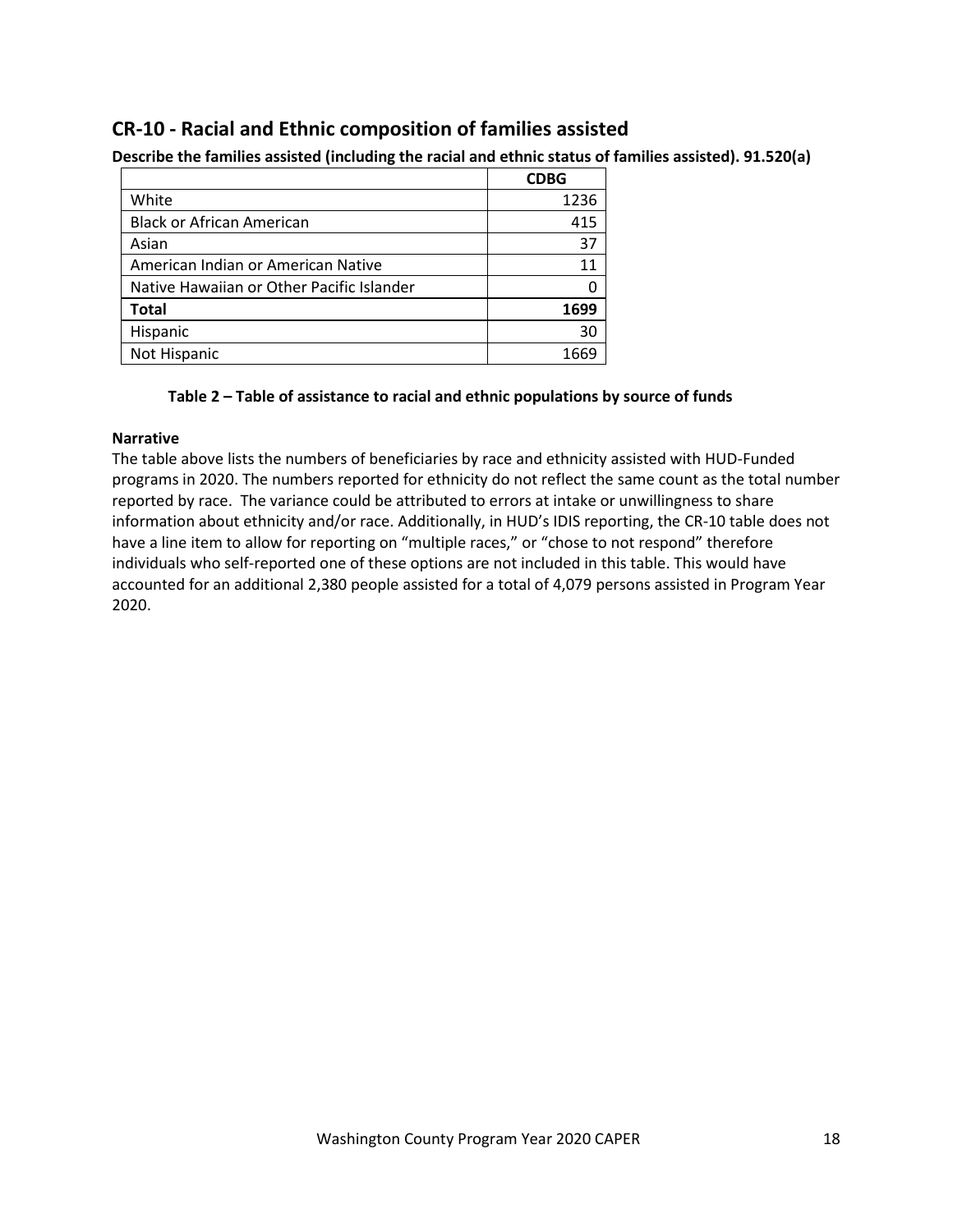# <span id="page-18-0"></span>**CR-15 - Resources and Investments 91.520(a)**

| <b>Resources Made</b><br>Available | <b>Amount Expended</b><br><b>During Program Year</b> |
|------------------------------------|------------------------------------------------------|
| \$1,933,55.75                      | \$1,100,818.44                                       |
|                                    |                                                      |

**Identify the resources made available**

**Table 3 - Resources Made Available**

# **Narrative**

While these funds were allocated through the 2020 Annual Action Plan, the amount of funds expended during the 2020 Program Year included funds allocated in prior years but were not expended until the 2020 Program Year, due to project timelines or award of funding. Specifically, under the Coronavirus Aid, Relief and Economic Securities Act, Washington County was awarded \$1,119,771 in Community Development Block Grant Coronavirus (CDBG-CV) funding. Washington County disbursed a total of \$893,967.72 in CDBG, \$206,850.72 in CDBG-CV and \$303,565,42 in HOME funds during the 2020 Program Year. Expenditures for projects and activities include: Home Improvement Loan Program, Habitat for Humanity Scattered Site projects, Generation Acres, Two Rivers Green House projects, City of Landfall Street Improvements and Playground Renovation, Washington County Public Services, CDA Raymie Johnson Rental Rehabilitation project and Emergency Homeownership Relief program, ASI, Inc. Rental Rehabilitation, and CDA Administration. Due to other projects not having spent down their entire allocation within the allocated Program Year, expenditures may seem higher or lower in some areas. Due to some project's accomplishments being reported in prior year reports, only the retainage or final draw will show in expenditures and not accomplishments as to not double report. All projects funded met a federal National Objective, as well as a grantee goal and funding priority. All projects, other than administration, benefitted individuals or households at or below 80% area median income (AMI). Housing Choice Voucher Section 8 and Low-Income Housing Tax Credits were made available in Washington County, but were not leveraged or used in tandem with the CDBG or HOME projects expended in this program year.

| <b>Target Area</b>       | <b>Planned Percentage of</b><br><b>Allocation</b> | <b>Actual Percentage of</b><br><b>Allocation</b> | <b>Narrative Description</b> |
|--------------------------|---------------------------------------------------|--------------------------------------------------|------------------------------|
| <b>Washington County</b> | 100%                                              | 100%                                             | All funds are used in        |
| MN                       |                                                   |                                                  | <b>Washington County</b>     |

## **Identify the geographic distribution and location of investments**

**Table 4 – Identify the geographic distribution and location of investments**

## **Narrative**

Washington County did not establish targeted geographies for the use of CDBG and HOME funds in its 2020-2024 Consolidated Plan nor in its 2020 Annual Action Plan. All CDBG and HOME investments were made in Washington County.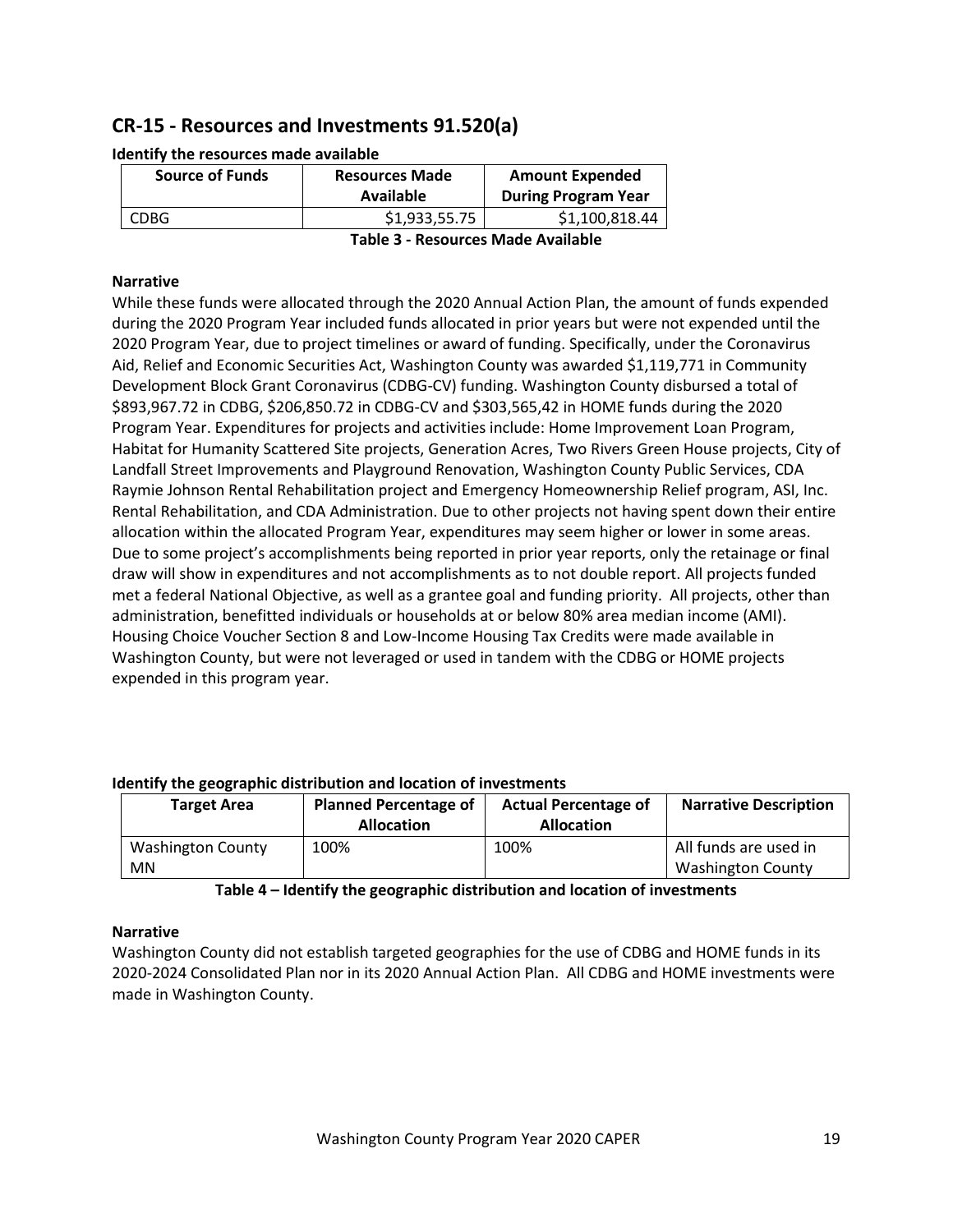#### **Leveraging**

**Explain how federal funds leveraged additional resources (private, state and local funds), including a description of how matching requirements were satisfied, as well as how any publicly owned land or property located within the jurisdiction that were used to address the needs identified in the plan.**

Leveraging additional federal, state, and regional, local and foundation funds is critical to the success of the CDBG and HOME programs. CDBG and HOME funds are used to provide both leverage for other funding sources and to fill financing gaps remaining after other sources are committed. Government investment provided by federal, state, regional, local, and foundations, along with volunteer time are all valuable sources of leverage and additionally show the communities support of CDBG and HOME program projects. In 2020 Program Year, HOME and CDBG leveraged/matched almost \$2.7 million in other funding. This resulted in an average \$1.89 of other funds for every federal dollar in the projects. As an evaluation tool, projects are required to submit a matching/leveraging funds report to the CDA.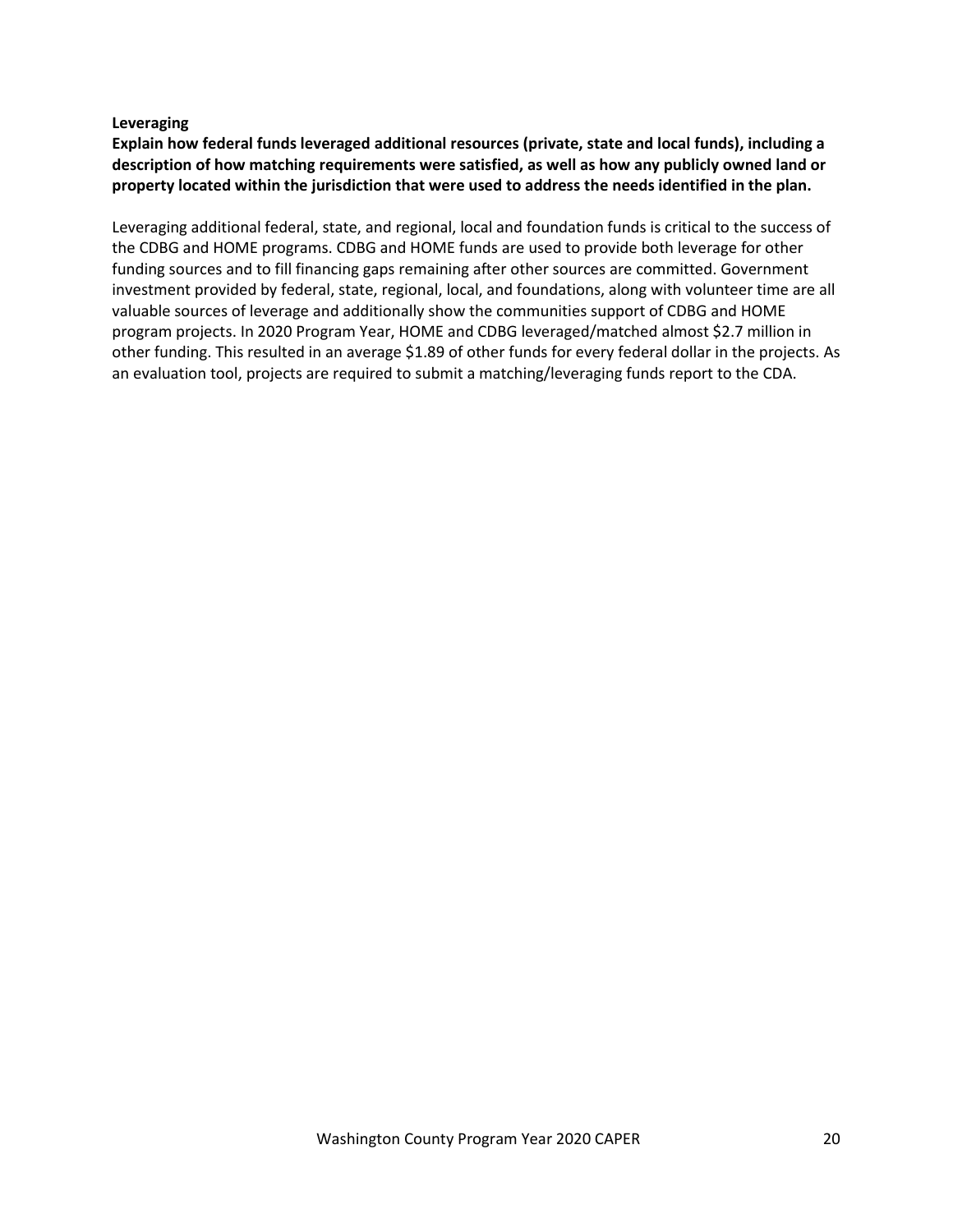# <span id="page-20-0"></span>**CR-20 - Affordable Housing 91.520(b)**

**Evaluation of the jurisdiction's progress in providing affordable housing, including the number and types of families served, the number of extremely low-income, low-income, moderate-income, and middle-income persons served.**

|                                                                            | <b>One-Year Goal</b> | Actual |
|----------------------------------------------------------------------------|----------------------|--------|
| Number of Homeless households to be provided affordable housing units      |                      |        |
| Number of Non-Homeless households to be provided affordable housing units  | 39                   |        |
| Number of Special-Needs households to be provided affordable housing units |                      |        |
| <b>Total</b>                                                               | 39                   |        |

## **Table 5 – Number of Households**

|                                                                      | <b>One-Year Goal</b> | Actual |
|----------------------------------------------------------------------|----------------------|--------|
| Number of households supported through Rental Assistance             |                      |        |
| Number of households supported through The Production of New Units   |                      |        |
| Number of households supported through Rehab of Existing Units       | 35                   |        |
| Number of households supported through Acquisition of Existing Units |                      |        |
| <b>Total</b>                                                         | 39                   |        |

**Table 6 – Number of Households Supported**

# **Discuss the difference between goals and outcomes and problems encountered in meeting these goals.**

The goal of Washington County's CDBG and HOME funds for 2020-2024 was to provide decent affordable housing for low to moderate-income residents of Washington County. The CDA works with cities, developers, nonprofit organizations, and Community Housing Development Organizations (CHDO) to develop affordable housing options with a focus on those households at 0-50% area median income (AMI). Projects included rehabilitation of rental units, development of new owner and rental units, and acquiring and rehabilitating existing owner units. Washington County CDA administers the Home Improvement Loan Program to assist low-income homeowners to improve the health, safety, energy efficiency and accessibility of their home. The program's annual goal was to assist 10 households and assisted 9. This goal would have been exceeded, however, COVID delayed housing inspections in order to create a scope of work and ability to have contractors in the homes to work. Two Rivers Community Land Trust Green House acquired two homes for rehabilitation with prior year funds, but the accomplishments are being reported on in the 2020 Program Year due to project timing. Twin Cities Habitat for Humanity acquired two homes for rehabilitation and are in the construction phase. Demographics will be reported on in the 2021 Program Year. Accessible Space, Inc replaced windows and the roof at its Hillcrest Development, for a total of 24 units. It is required to be 80% area median income or less to live in the development which assists in Washington County's affordable housing goals.

# **Discuss how these outcomes will impact future annual action plans.**

No significant impact on future Annual Action Plans is anticipated. Some projects funded for Program 2020 will come to fruition in Program Year 2021 as some the projects complete construction or acquisition. It is likely that similar projects will be included in future annual action plans as there is always more progress to be made due to the high volume of need and limited amount of funds to address those needs.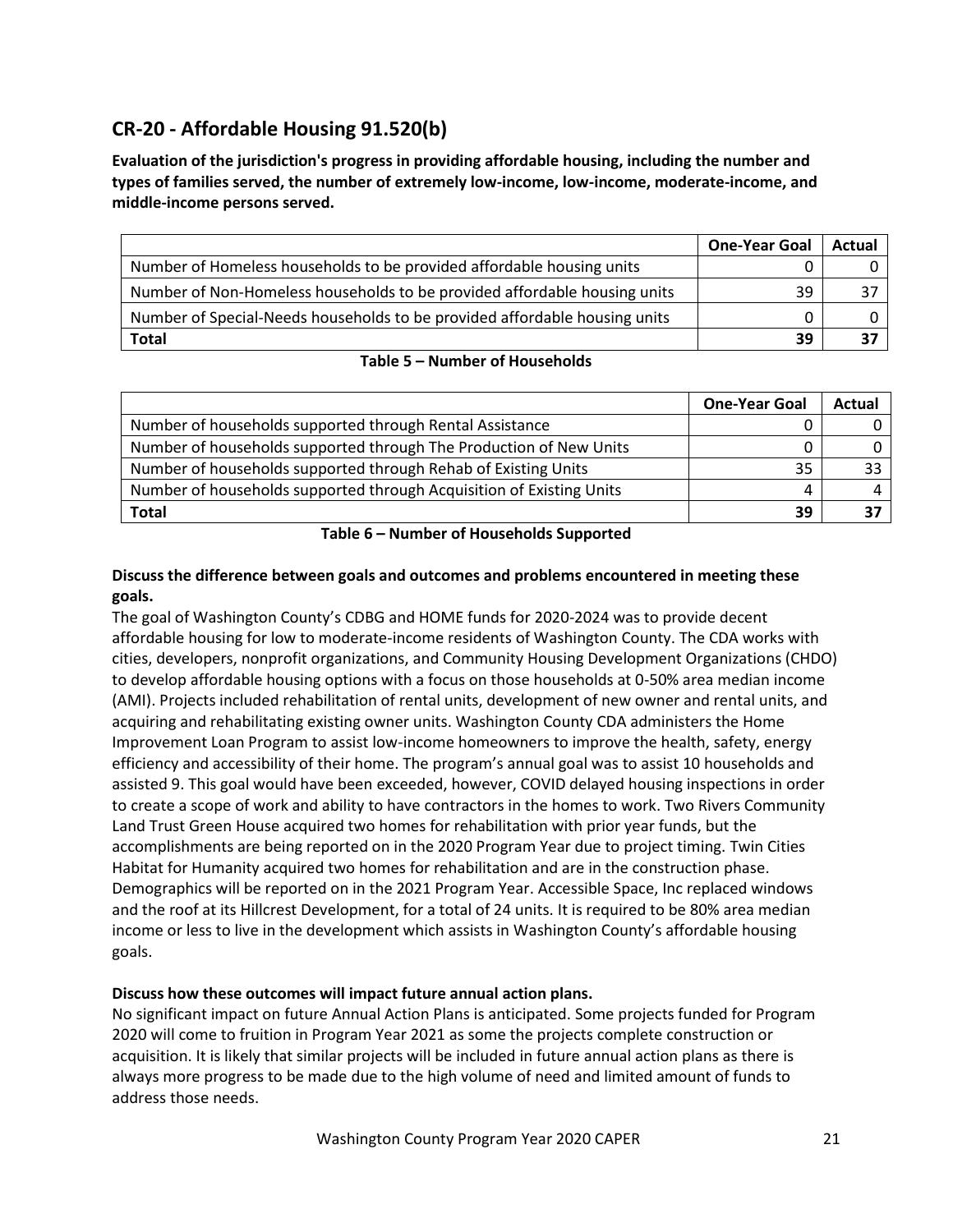**Include the number of extremely low-income, low-income, and moderate-income persons served by each activity where information on income by family size is required to determine the eligibility of the activity.**

| <b>Number of Households Served</b> | <b>CDBG Actual</b> | <b>HOME Actual</b> |
|------------------------------------|--------------------|--------------------|
| <b>Extremely Low-income</b>        |                    |                    |
| Low-income                         |                    |                    |
| Moderate-income                    |                    |                    |
| Total                              | 35                 |                    |

| Table 7 - Number of Households Served |  |  |
|---------------------------------------|--|--|
|---------------------------------------|--|--|

# **Narrative Information**

Program Year 2020 CDBG funds were awarded to Twin Cities Habitat for Humanity to acquire and make necessary improvements to 3 single family homes. They have acquired two and are in the construction phase. Homeowners and demographics will be identified in Program Year 2021 once sold. Two Rivers Community Land Trust was awarded CDBG and HOME funds to acquire and make energy efficiency improvements to 3 single family homes. Demographics for one homebuyer were identified in Program Year 2019 and two homebuyers in Program Year 2020. Home Improvement Loan Program assisted 9 homeowners with repairs. This data only includes homeowners who had loans closed in Program Year 2019. Some loans are still in process along with a waiting list. Accessible Space, Inc. (ASI) replaced the roof and windows at their Hillcrest Development in Stillwater. ASI is affordable rental housing specific to persons with disabilities.

Worst case housing needs were addressed through housing counseling through the CDA's homeownership services. This program adverted approximately 80% of foreclosures for households. Washington County CDA provides CDBG funds for homelessness prevention services and HOME funds to developers to offset costs to build more affordable housing with lower rents and targeting households with incomes lower than 60% AMI. Washington County CDA is also a sub allocator for Low Income Housing Tax Credits. This is for affordable housing units serving households below 60% AMI. The CDA also administers the Housing Choice Voucher program to assist in subsidizing rent for low-income families.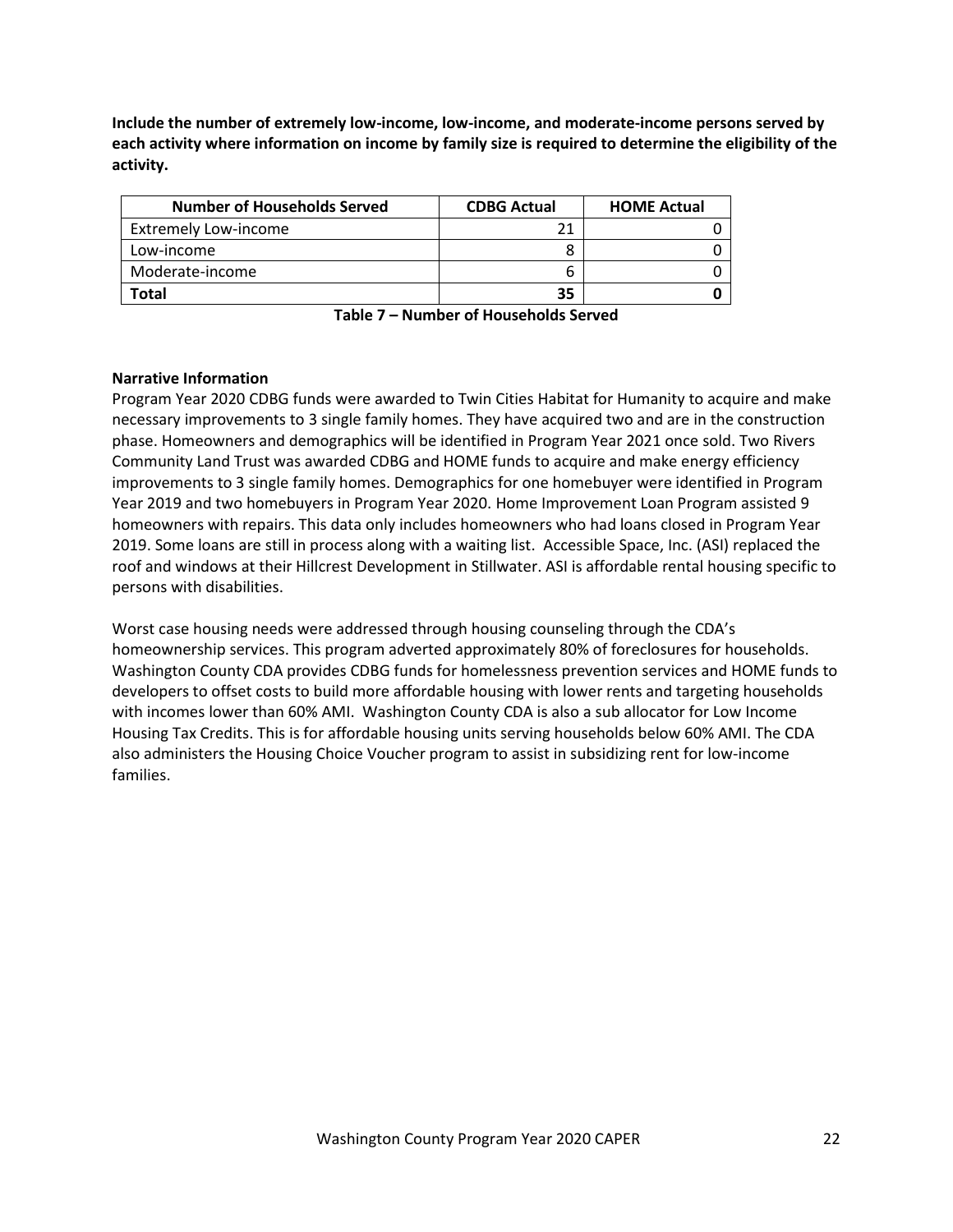# <span id="page-22-0"></span>**CR-25 - Homeless and Other Special Needs 91.220(d, e); 91.320(d, e); 91.520(c)**

# <span id="page-22-1"></span>**Evaluate the jurisdiction's progress in meeting its specific objectives for reducing and ending homelessness through:**

# **Reaching out to homeless persons (especially unsheltered persons) and assessing their individual needs**

Washington County is an active member of the Suburban Metro Area Continuum of Care (SMAC). This Continuum of Care (CoC) system brings together local, regional and state representatives to work together and access funding sources to address homelessness in the community. SMAC serves five counties: Washington, Dakota, Anoka, Scott and Carver. SMAC has a CoC Coordinator to provide planning and support to the local efforts. Each county also has a local homeless planning committee that provides representation to SMAC. Heading Home Washington (HHW) serves as the local planning collaborative.

Outreach is conducted in a variety of ways to reach homeless persons in Washington County. Youth outreach is conducted by the StreetWorks collaborative. Washington County Community Services Homeless Outreach Services Team (HOST) added an outreach worker position in 2018 and another in 2019 to serve unsheltered families and single adults. The outreach workers have teamed up with a local food shelf to provide food and hygiene products to unsheltered people. Staff from the food shelf also accompany the outreach workers to provide additional resources to unsheltered households. Between July 2020 - June 2021 outreach workers identified 585 individuals offering outreach services. While many prefer not to engage on average 30% do resulting in additional services being offered. Washington County applied for and received several grants to address emergency shelter needs during the COVID-19 pandemic. As a result, many of those individuals outreached were offered shelter.

Washington County is a part of the SMAC Coordinated Entry (CE) system that provides homeless persons access to housing services in the region. The Washington County CE system is aligned with the SMAC region and the principles developed statewide. Washington County has multiple points of access; St. Andrew's Community Resource Center, Washington County Community Services, and the Youth Services Network online resource that connects youth to services. Marketing the CE system continues to be a priority to reach homeless persons. Training and marketing materials have been distributed to police, schools, public libraries, and county departments including the workforce centers, city offices, food shelves and other places that may provide services to people experiencing homelessness. When a person presents to one of the access points or to the outreach workers as homeless a level one assessment is conducted. If it is determined that a person can be diverted from homelessness, the assessor will refer the person to available resources. If it is determined housing is needed, a full assessment is conducted to determine the level of need and the type of housing needed. SMAC provides quarterly training for assessors. Once a person or family has been assessed, they are placed on a priority list until an appropriate spot in a housing program is available.

The St. Croix Family Resource Center has opened two youth drop-in centers providing homeless youth a place to complete homework, receive assistance with their schoolwork, socialize in a safe environment, wash clothes, get a meal and connect to community resources. StreetWorks outreach workers access the space to conduct CE assessments if needed.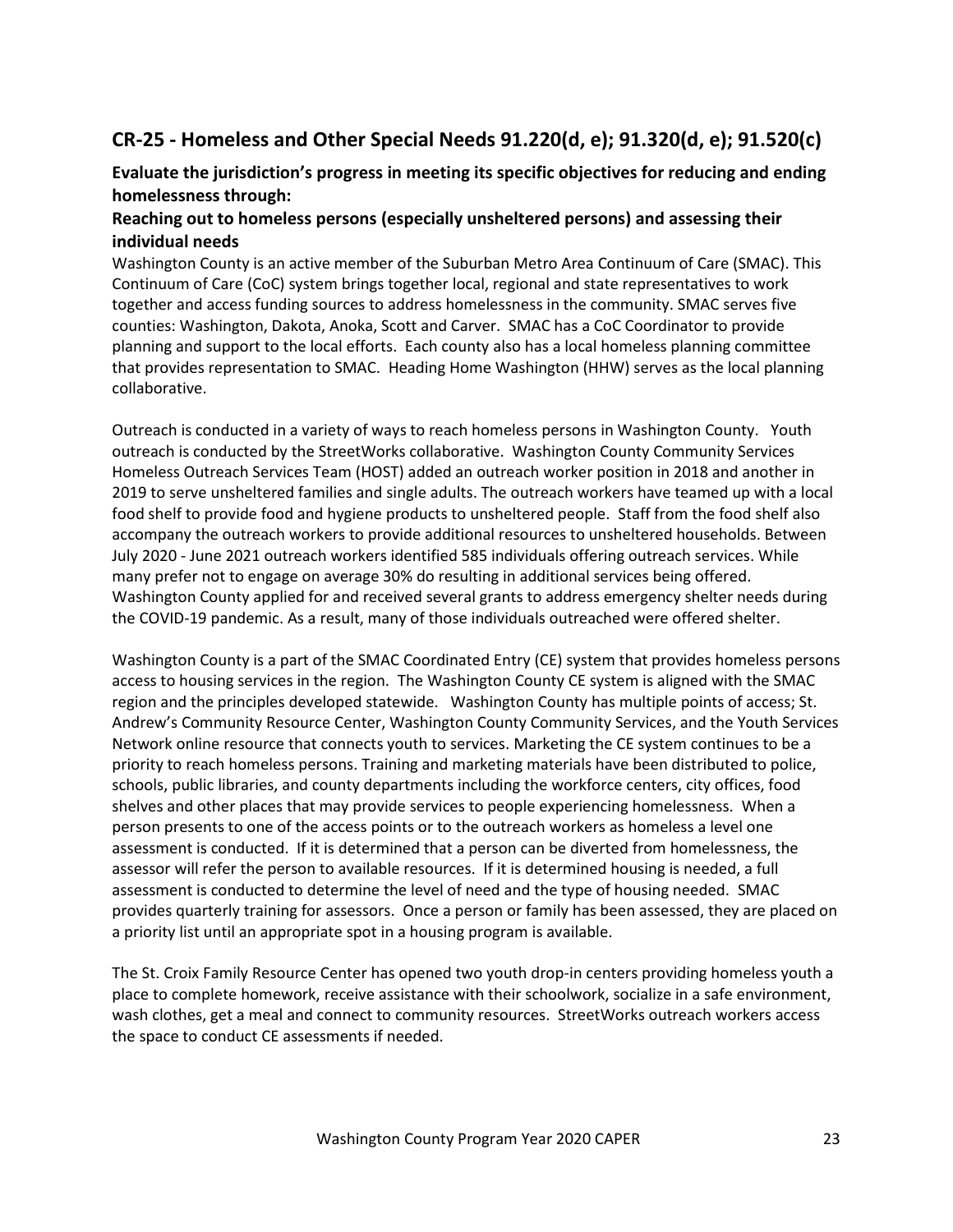#### **Addressing the emergency shelter and transitional housing needs of homeless persons**

Washington County maximizes its 15% CDBG public services cap for crisis assistance to families at risk for homelessness or currently homeless. A portion of the public services dollars are allocated to provide a Family Services Worker to advise and counsel homeless persons and persons at risk of becoming homeless, providing resources and referrals. The program provides direct financial resources including emergency shelter, rent deposit and rent payment assistance. Projects for Assistance in Transition from Homelessness (PATH) funding had a 63% increase from its previous award. Washington County has been able to expand their Homeless Outreach Services Team (HOST). The team provides office walk-in hours daily at nearly all County offices to answer questions households may have about affordable housing options, assistance options, conduct CE assessments, assess for housing program eligibilities, etc. The team also provides outreach services to reach people that are unsheltered, providing resources and access to shelter and housing services through the CE program.

The SMAC region has several options if emergency shelter is needed. Currently in Washington County, the shelter options include: Washington County hotel/motel shelter paid for by Washington County Community Services department (CDBG and Emergency Assistance), St. Andrews Community Resource Center has limited hotel/motel shelter paid for by St. Andrews Church in Mahtomedi and a small family shelter in Hugo, Hope for the Journey Home Shelter (eight units for families), and Tubman Shelter for households experiencing domestic violence (located in Ramsey County but has designated beds for Washington County residents). Through a Continuum of Care grant, Tubman has expanded their youth shelter program serving 12 total beds including 6 transitional housing beds and 6 rapid rehousing beds. In July of 2018, St. Andrew's Community Resource Center opened a new family shelter located in the northern region of the county in the city of Hugo which holds up to five families at a time. In their first year open, they served 15 families.

Due to the availability of additional State and Federal grant funds Washington County was able to provide emergency shelter to many households as a way to protect them from the COVID-19 pandemic. During Program Year 2020, 140 people were sheltered through Washington County's COVID emergency shelter.

Within the SMAC region, most of the transitional housing programs have moved to a Rapid Rehousing (RRH) model. The Link for youth RRH serves youth in Washington County. In addition, the YMCA started providing RRH for youth in July 2018 through a state-funded grant program. Solid Ground, a family housing provider continues to evaluate and make changes to their RRH program to best serve their clients. Solid Ground has recently added a Housing Specialist position to work specifically with housing search and landlord engagement. Over the last year of this change, Solid Ground has seen an increase in landlord engagement success and more consistent opportunities for program participants. In April 2020 the Community Action Partnership (CAPRW) was selected to provide RRH in Washington County for single adults. CAPRW will begin providing this service in September allowing for a RRH service for all populations experiencing homelessness.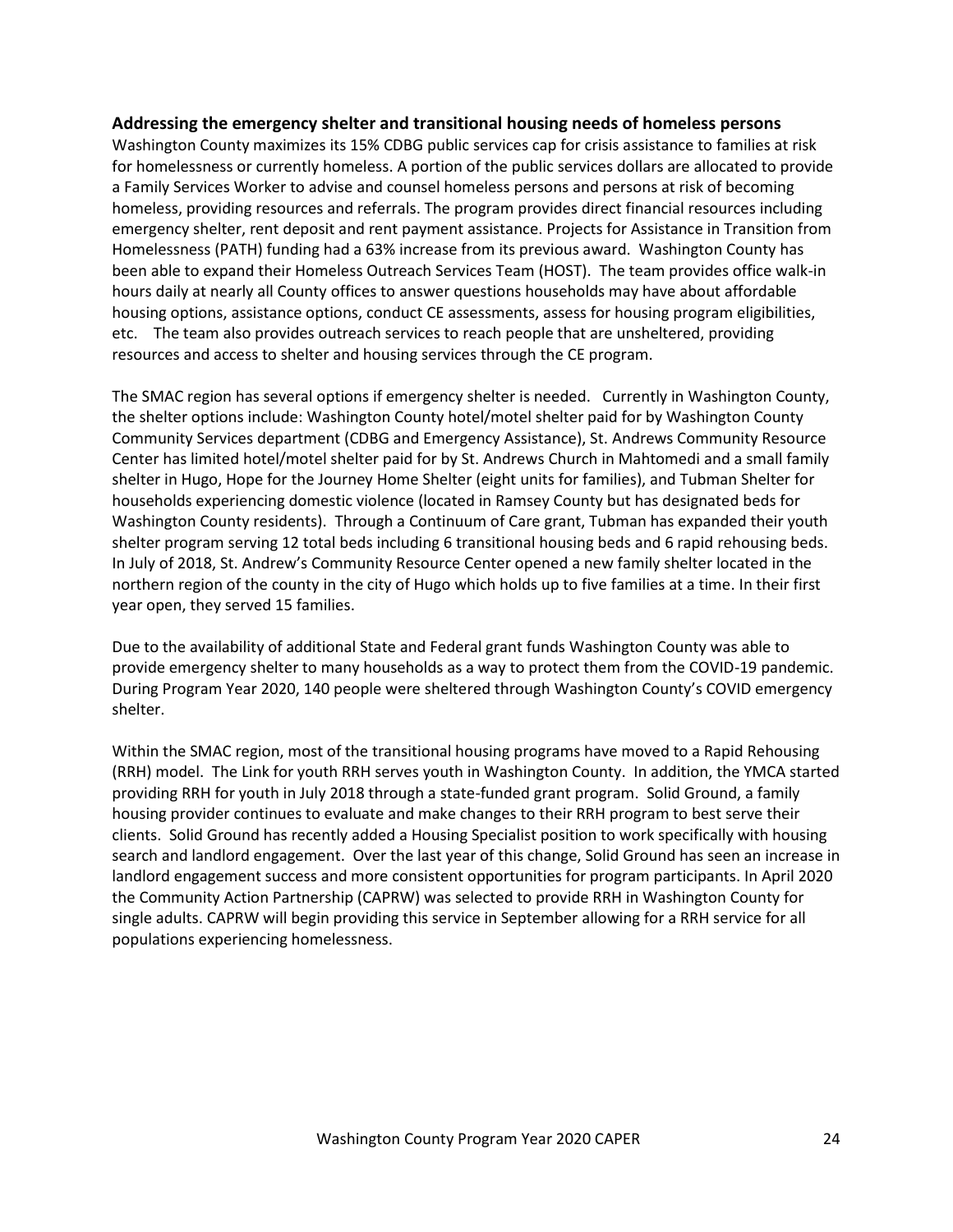**Helping low-income individuals and families avoid becoming homeless, especially extremely low-income individuals and families and those who are: likely to become homeless after being discharged from publicly funded institutions and systems of care (such as health care facilities, mental health facilities, foster care and other youth facilities, and corrections programs and institutions); and, receiving assistance from public or private agencies that address housing, health, social services, employment, education, or youth needs** The SMAC region adopted discharge policies for foster care, health care, mental health and corrections to ensure homeless households identified before leaving institutions are not discharged into homelessness. The SMAC region has adopted discharge policies that coordinate discharge planning efforts with local programs to ensure that no one is discharged from foster care without a stable home. In accordance with Minnesota statutes, SMAC has developed discharge policies which include extension of foster care up to age 21 and all youth receive notice regarding their rights. The State and SMAC both mandate discharge policies. The SMAC has adopted discharge policies and coordinates local discharge planning efforts with regional and State programs to ensure that persons discharged from health care facilities are not discharged to homelessness. Persons discharged from long-term facilities are commonly discharged to transitional housing; group residential housing and SMAC funded rental assistance programs with services. In addition, the state mandates all persons committed to any of the state regional treatment facilities are assigned a mental health case manager. Discharge planning begins while the individual is committed and before the person is discharged. For individuals incarcerated in a state correctional facility, state staff is required to offer assistance with release planning. Inmates who have a specific medical and/or mental health issue are offered specialized and focused release planning assistance. Eligible offenders are typically housed in halfway houses and emergency housing placements until permanent housing is secured. Washington County Corrections staff attend the local Heading Home Washington (HHW) meeting to ensure coordination with local providers.

Washington County receives Family Homeless Prevention and Assistance Program (FHPAP) funds for rapid rehousing services and prevention services. For the 2019-2021 program years, Washington's FHPAP program was awarded a total of \$585,809 to be used throughout the two-year period. HHW acts as the Advisory Committee for FHPAP to coordinate efforts locally and in coordination with SMAC. For the current biennium, FHPAP funded four programs including: Solid Ground to provide RRH services to families, Salvation Army to provide prevention services, the Washington County HOST team to provide prevention services, and the YMCA to provide RRH to youth.

The Washington County CDA was awarded fifteen Family Unification Program Vouchers in 2019 to assist homeless families with children in out of home placement reunify. All 2019 vouchers were leased up within the year and the CDA was awarded an additional 20 vouchers in 2020 of which 13 have been utilized. The CDA is currently working closely with the Washington County Children's Services division to lease up the 2020 vouchers. The Washington County CDA was also awarded 30 Mainstream Vouchers in June 2020. Mainstream vouchers are intended to target individuals with disabilities that are at risk of being placed into an institutional setting. A Mainstream Voucher pairs a rental subsidy with support services to ensure better housing outcomes for this population. As of June 2021, 28 of these vouchers are being utilized.

Washington County's Community Services department includes the Homeless Outreach Services Team (HOST), housing assistance, health care, social services, employment and a special service team for youth in foster care. CDBG funds are used to assist clients to achieve stable housing, with the HOST team identifying which households are eligible for CDBG assistance. The direct financial assistance (called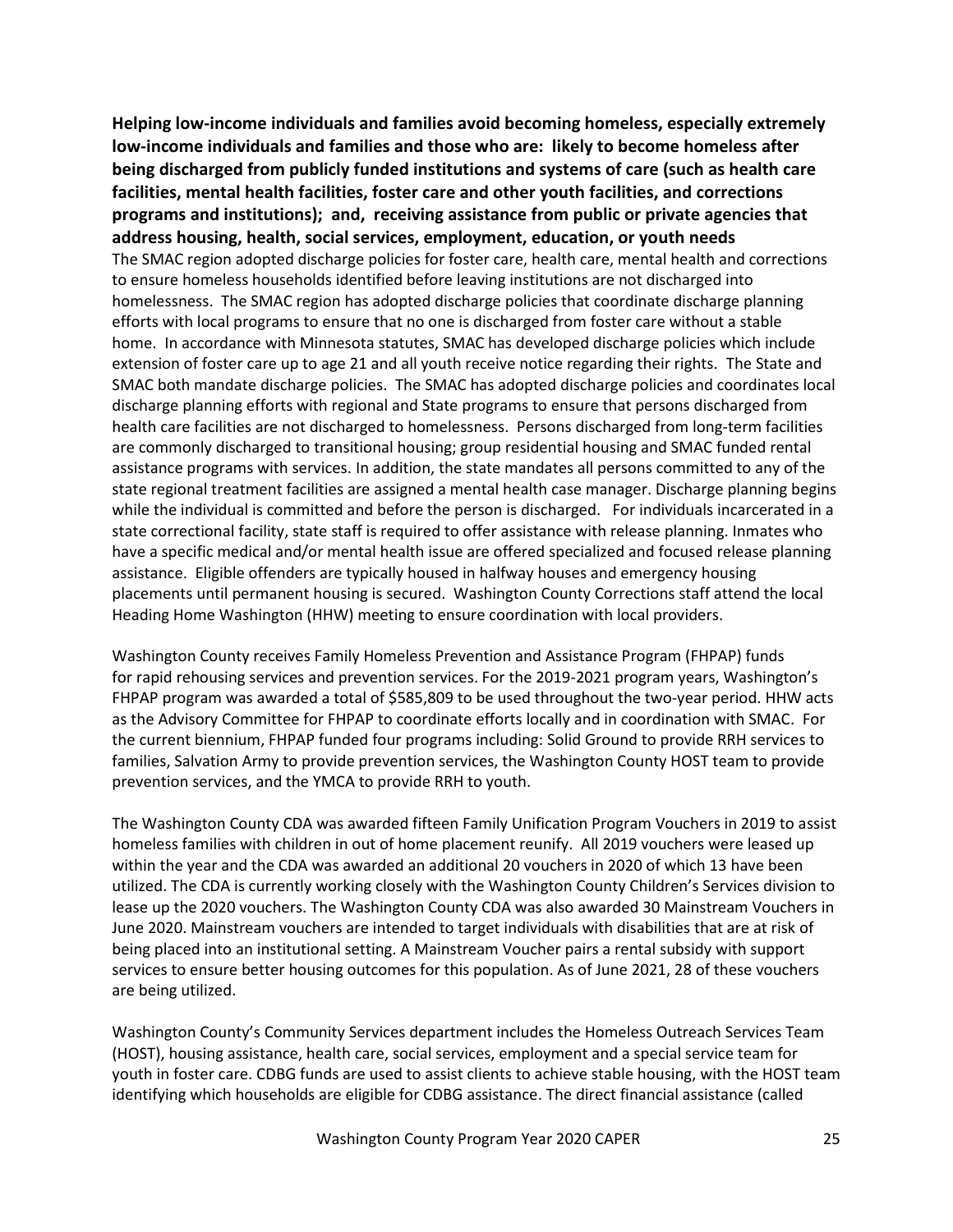"crisis assistance funds") is used largely for shelter, rent deposit and rent payment assistance. The Washington County Workforce Centers provide job training programs to help support families become self-sufficient. Washington County provides information and assistance to residents on applying for health insurance.

**Helping homeless persons (especially chronically homeless individuals and families, families with children, veterans and their families, and unaccompanied youth) make the transition to permanent housing and independent living, including shortening the period of time that individuals and families experience homelessness, facilitating access for homeless individuals and families to affordable housing units, and preventing individuals and families who were recently homeless from becoming homeless again**

Washington's state-funded Family Homeless Prevention & Assistance Program (FHPAP) provides prevention services to all household types in the Washington County area through the Salvation Army and the Washington County HOST team. In the 2017-2019 program years, the FHPAP prevention services served a total of 100 households. It is projected that in the 2019-2021 program years, the FHPAP prevention services will serve a total of 80 households. As of June 30, 2021, 57 households have been served through FHPAP prevention services.

RRH is used to minimize the length of time homeless by providing short term subsidizes to households. Although most Transitional Housing Programs (THP) have converted to RRH, Washington County continues to operate two THP's providing 54 beds to families. The SMAC region was awarded landlord mitigation funds that have been used over the past year to develop relationships with landlords and provide incentive to management to rent to people experiencing homelessness. Washington County's Projects for Assistance in Transition from Homelessness (PATH) program that was expanded in 2018 and was extended through 2023 provides the county more capacity to provide outreach to people who are experiencing homelessness and are mentally ill or chemically dependent. It also allows the county time to build relationships with other homeless service providers and provide information about homeless services to various community providers. Through state and private funding, additional services are available in the county to assist homeless or prevent homelessness from occurring. Supportive services include direct financial assistance, support services, housing search assistance and other options to resolve housing emergencies. The PATH grant offers participants a mix of services and direct assistance including homeless prevention, rental history remediation and application and deposit costs. During the Program Year 2020 the Washington County PATH program served 115 individuals.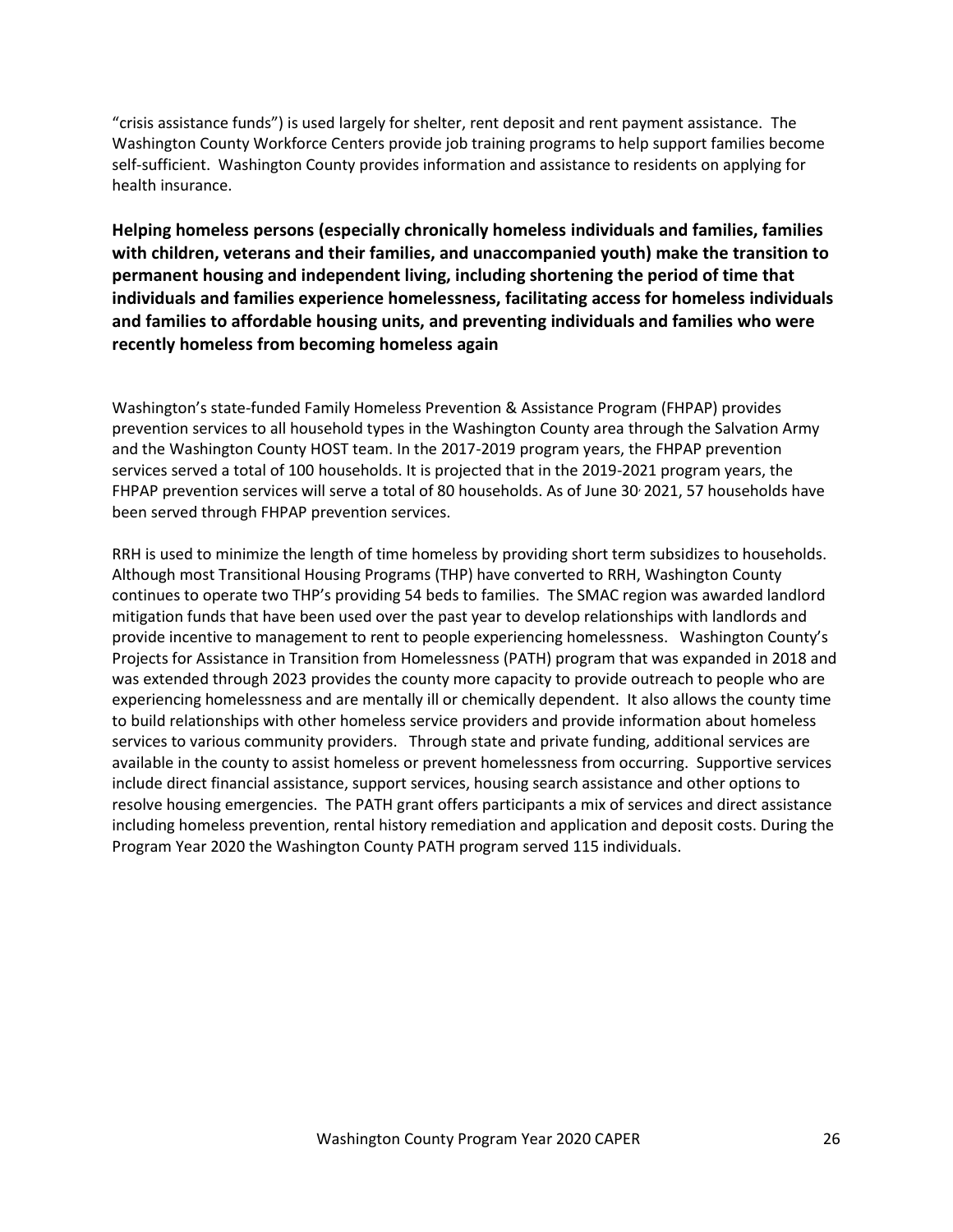# **CR-30 - Public Housing 91.220(h); 91.320(j)**

# **Actions taken to address the needs of public housing**

The Washington County CDA serves as the Public Housing Agency (PHA) and has entered into an Annual Contributions Contract with HUD to operate 49 units of Public Housing, which include a 40-unit public housing apartment in Forest Lake, Whispering Pines, and 9 units of privately-owned, mixed-finance residential units at Pondview and Lakeside Apartments in Woodbury. In December of 2020, 56 scattered-site Public Housing units were converted through Section 18 Demolition/Disposition, out of Public Housing, and are now utilized as affordable rental properties. Qualifying residents received Tenant Protection Vouchers through the Section 8 program. The Washington County CDA also administers Section 8 Project Based apartments and townhomes, and 237 Housing Choice Vouchers, including allocations for Mainstream, Veterans Administration Supportive Housing (VASH) and the Family Unification Program. Over the last year, the CDA has taken the following actions to improve its public housing units and resident initiatives:

- In calendar-year 2020, the CDA invested \$49,384 in capital improvements at 8 scattered site Public Housing units. Capital improvement projects at Whispering Pines totaled \$293,731. The capital improvement budget for calendar year 2021 at Whispering Pines is \$116,880.
- In December of 2020, the CDA completed a conversion of the 56 public housing scattered site units to affordable housing. The Agency was issued 56 tenant protection vouchers through this action.
- The CDA receives funding for and employs a Family Self Sufficiency Coordinator to serve both Public Housing and the Housing Choice Voucher residents. The Family Self-Sufficiency (FSS) program provides participants with the opportunity to establish an escrow account when their rent portion increases due to an increase in earned income. The FSS participant contract can last for up to 5 years. The CDA manages the escrow account and provides ongoing case management to help participating families with self-sufficiency issues. Upon successful completion of the program the participant is eligible to receive the escrow account balance. Previous successful participants have used the escrow account to accomplish home ownership, education or other life goals. In Program Year 2020, the FSS program had 19 participants of which 18 had escrow accounts.
- The CDA received a grant from HUD to provide Senior Service Coordination at Raymie Johnson Estates. The CDA subcontracted with a local social services agency for a Senior Service Coordinator to assist residents in maintaining their housing and to refer residents to needed services when appropriate. The CDA requested additional funding to make the coordinator position 1 FTE. The request was granted, and the position will be full time starting in 2021.
- The CDA facilitated a Resident Advisory Board (RAB). The RAB represents participants in the Public Housing and Housing Choice Voucher programs. The RAB's primary function is to review the CDA's PHA Annual and 5-year plan and any policies affecting the administration of these programs. The RAB provides feedback to the CDA's Board of Commissioners. One of the RAB members is appointed to serve as the "resident member" on the Board of Commissioners for the CDA. The RAB in Program Year 2020 reviewed and commented on changes to the Housing Choice Voucher Administration Plan and the Public Housing Admissions and Continued Occupancy Plan as well as the Public Housing conversion through Section 18 Demolition/Disposition.
- The Washington County CDA provided staff facilitation to assist with two resident councils. One council represents residents in scattered site public housing and the Housing Choice Voucher program and the other represents the residents of Whispering Pines. In Program Year 2020, the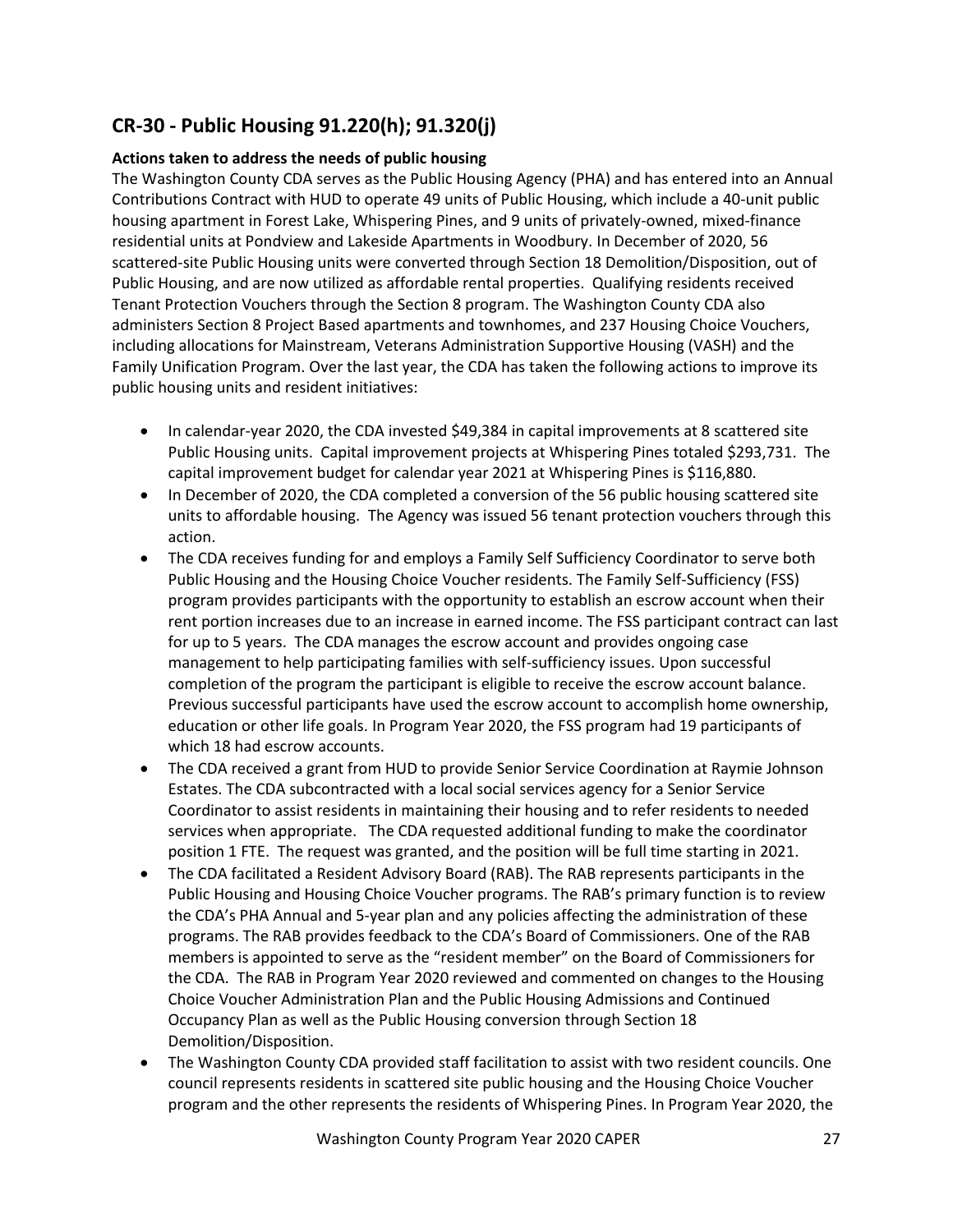councils did not meet due to COVID.

• The Washington County CDA funded a service coordinator position to assist tenants at Whispering Pines with community resources.

# **Actions taken to encourage public housing residents to become more involved in management and participate in homeownership**

- The CDA actively markets first time home buyer programs to both public housing and Housing Choice Voucher participants on a regular basis.
- The FSS program had 19 participants in 2020, of which, 18 had escrow accounts.
- Due to COVID-19, only two Homestretch classes were held in 2020. The CDA homeownership program served 10 households through Home Stretch Education and provided one-on-one homebuyer counseling to 39 households. A total of 49 households received homebuyer assistance. In addition, 184 received reverse mortgage counseling and 7 were counseled for a mortgage refinance.
- The Resident Advisory Board (RAB) reviewed and provided input to the CDA on its PHA plan, the significant amendment to apply for Section 18 Disposition conversion and amendments to its Housing Choice Voucher Administration Plan. The RAB provides feedback to the CDA's Board of Commissioners.
- One of the RAB members represented Public Housing residents and Housing Choice Voucher participants on the CDA's Board of Commissioners.

## **Actions taken to provide assistance to troubled PHAs**

Not applicable.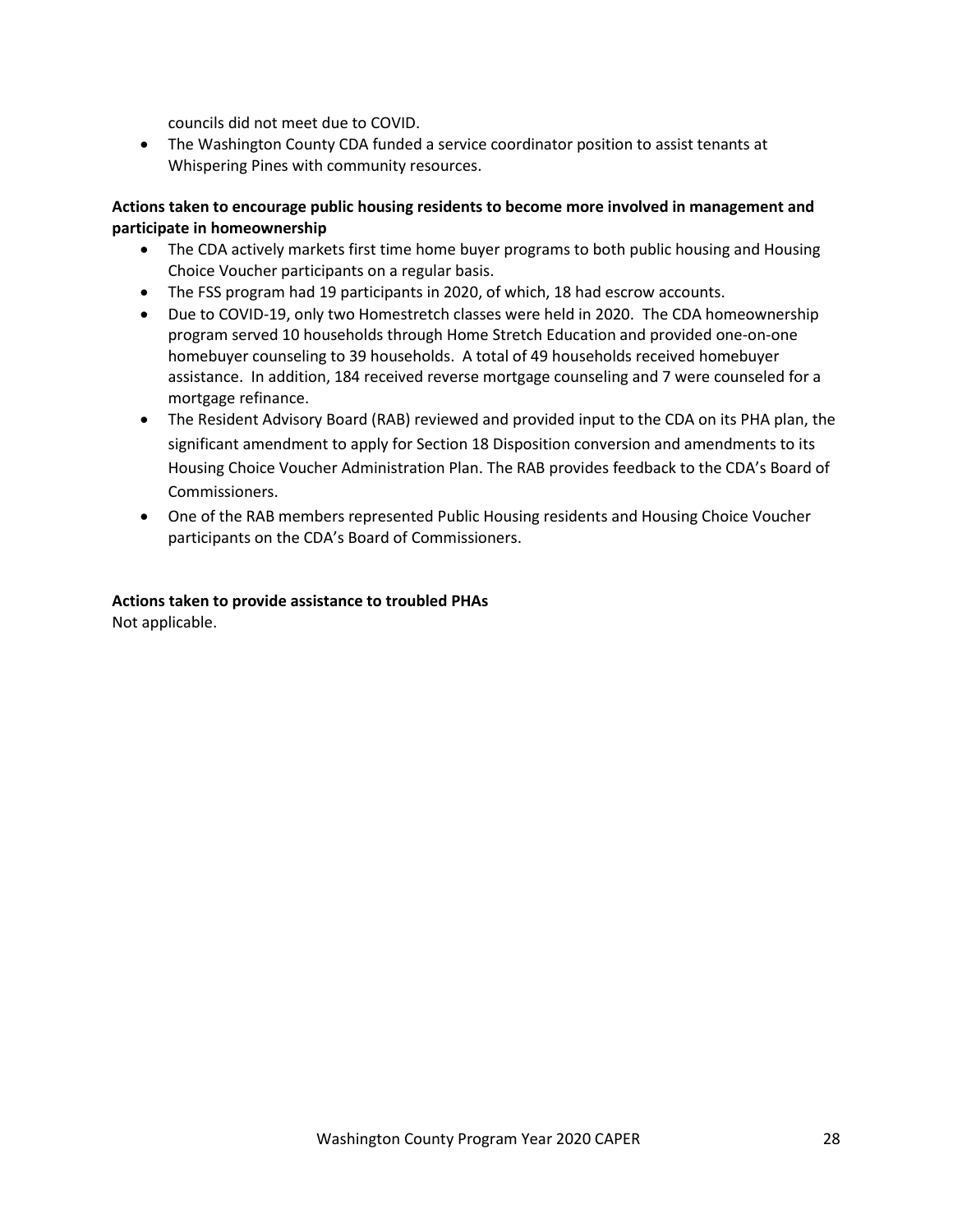# <span id="page-28-0"></span>**CR-35 - Other Actions 91.220(j)-(k); 91.320(i)-(j)**

**Actions taken to remove or ameliorate the negative effects of public policies that serve as barriers to affordable housing such as land use controls, tax policies affecting land, zoning ordinances, building codes, fees and charges, growth limitations, and policies affecting the return on residential investment. 91.220 (j); 91.320 (i)**

Several barriers exist in the creation of affordable housing including, but not limited to, the cost of land acquisition, shortage of modestly priced rental units, and fair housing issues. These barriers make it difficult for low-income individuals to live in Washington County without some type of subsidy. To inform citizens about housing issues and opportunities, various CDBG and HOME activities incorporate affordable housing education in their programs. To ameliorate the negative effects of large lot requirements, zoning restrictions, and availability of utilities and services, the Washington County CDA offers funds to developers of affordable housing. Assistance will offset development costs related to these barriers. As property prices continue to appreciate in Washington County, the gap is widening between available resources and outstanding need. There is an increased need for federal funds for housing activities of all types including affordable rental, homeownership, and housing for special needs populations. Washington County and its partners will work to reduce the gap in resources by seeking out additional federal, state, and private resources to support its affordable housing priorities.

## **Actions taken to address obstacles to meeting underserved needs. 91.220(k); 91.320(j)**

The Washington County CDA leads efforts in the county to develop more affordable multifamily housing through its gap financing and low-income housing tax credit programs. The future demand for affordable housing; however, far surpasses the historic production of affordable units. In 2017, the Washington County CDA commissioned a Comprehensive Housing Needs Assessment that not only examined the county's existing housing stock and future demand, but also housing affordability and cost burden rates for single-family and multifamily units. The report identified underserved populations and their needs, which found that Washington County has the highest median rent in the St. Paul/Minneapolis metro area. Workers in the county have relatively low wages, which makes it difficult for them to find affordable housing in the county. Additionally, half of all renters and over three quarters of low-income renters are cost burdened. The report also identified the growing need for affordable housing for seniors and general occupancy demand. The CDA presented the study findings to several local cities, the Housing Collaborative, and incorporated them in a CDA-sponsored developer forum as well as a city stakeholder meeting.

The CDA has several programs that help to promote housing stability for single-family homeowners. The CDA provides monthly homebuyer education classes and offers individual counseling sessions with a Homeownership Specialist. Studies have shown that homeowners who participate in homebuyer education courses are less likely to face foreclosures. If a homeowner is facing foreclosure, the CDA also offers free confidential and individual counseling sessions with a Homeownership Specialist to discuss their options. Eighty percent (80%) of homeowners who sought out counseling services averted foreclosure, which further promotes housing stability for neighborhoods and families. Washington County CDA maximizes its CDBG public services cap annually for crisis assistance to families at risk for homelessness or currently homeless. Support services provided 2,208 persons with stabilizing assistance in the 2020 Program Year. The Crisis Fund Program provides direct financial resources including emergency shelter, rent deposit and rent payment assistance. Due to COVID, the CDA utilized CDBG-CV funding to administer an emergency homeownership program in order for households to not experience foreclosure once the moratorium is lifted. This program has assisted 23 households.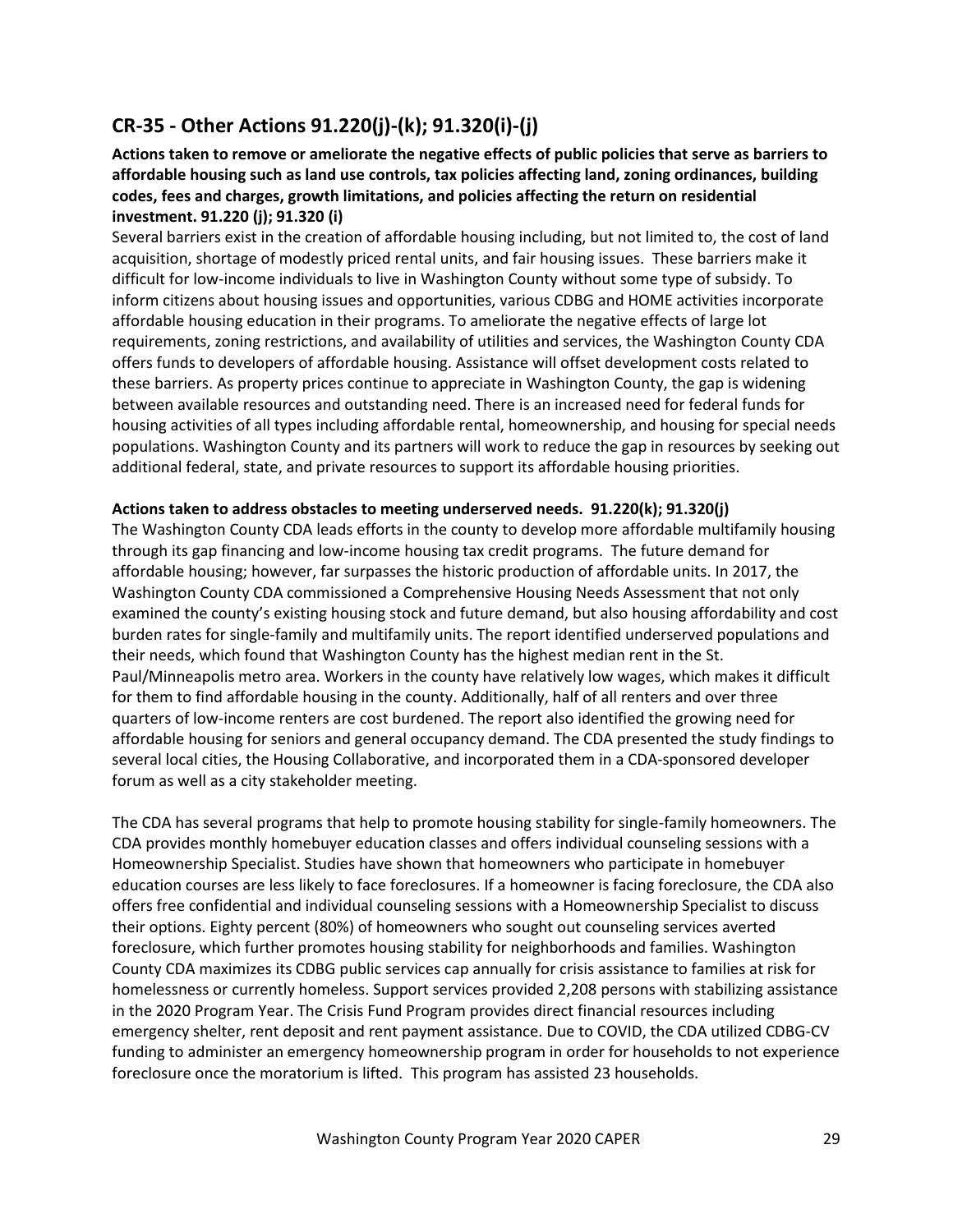## **Actions taken to reduce lead-based paint hazards. 91.220(k); 91.320(j)**

Washington County requires all sub-recipients to comply with the HUD lead-based paint regulations (24 CFR part 35) issued pursuant to the Lead-based Paint Poisoning Prevention Act (42 USC Sections 4831 et seq.) requiring: (1) prohibition of the use of lead-based paint (whenever funds under this Agreement are used directly or indirectly for construction, rehabilitation, or modernization of residential structures); (2) elimination of immediate lead-based paint hazards in residential structures; and (3) notification of the hazards of lead-based paint poisoning to purchasers and tenants of residential structures constructed prior to 1978. This requirement is included in the agreement between Washington County CDA and its sub-recipients. The Washington County Home Improvement Loan Program conducts a lead assessment of each home prior to rehabilitation; an important strategy for reducing lead-based paint issues in Washington County. The "Renovate Right Brochure" is given out prior to any rehab work project funded with federal funds. In 2020, this program assisted 9 households.

## **Actions taken to reduce the number of poverty-level families. 91.220(k); 91.320(j)**

The Washington County CDA administers the Family Self Sufficiency Program (FSS) for Housing Choice Voucher and Public Housing recipients. At the CDA, the program is branded as Earning Power. The CDA program had 19 participants in Program Year 2020. The Earning Power program enables families assisted through the Housing Choice Voucher (HCV) program and Public Housing (PH) residents to increase their earned income and reduce their dependency on welfare assistance and rental subsidies. Under the Earning Power program, low-income families are provided opportunities for education, job training, counseling, and other forms of social service assistance, while living in assisted housing, so they can obtain skills necessary to achieve self-sufficiency. Washington County will work closely with the Minnesota Department of Human Services in state planning and intervention related to reducing family poverty. One is an anti-racism initiative that is intended to promote diversity in operations and to improve cultural competency in service delivery. Another is a disparity in outcomes initiative which specifically relates to improving success in helping poor families from racial and ethnic minorities to achieve self-sufficiency. Finally, an integrated services project within the Workforce Center seeks to improve services and outcomes by improving communications and strengthening collaboration within Washington County and the larger service community. The CDA also participates in the Twin Cities Section 3 Collaborative to post jobs and promote Section 3 Businesses.

## **Actions taken to develop institutional structure. 91.220(k); 91.320(j)**

Washington County takes a collaborative and regional approach to housing, fair housing and community development issues to leverage its resources and maximize its impact. The CDA is a sub allocator of Low-Income Housing Tax Credits and has the ability to offer tax exempt bond financing, tax increment financing, and locally funded gap financing. The Washington County CDA has consistently provided research and data on the housing needs, demands, and delivery gaps of Washington County. The CDA is also the public housing authority for the jurisdiction. Housing the CDBG and HOME programs within the CDA's other financing tools, knowledge, and planning base and PHA structure enhances coordination for all housing and community development efforts on a county-wide basis.

## **Actions taken to enhance coordination between public and private housing and social service agencies. 91.220(k); 91.320(j)**

Washington County CDA maintains regular communication and involvement with all sub-recipients to ensure compliance with CDBG and HOME regulations and to ensure success in meeting the national objectives of both programs. Washington County CDA maintains regular communication and involvement with all cities and township who receive CDBG and HOME funds. This helps to ensure compliance with CDBG and HOME regulations and success in meeting the national objectives of both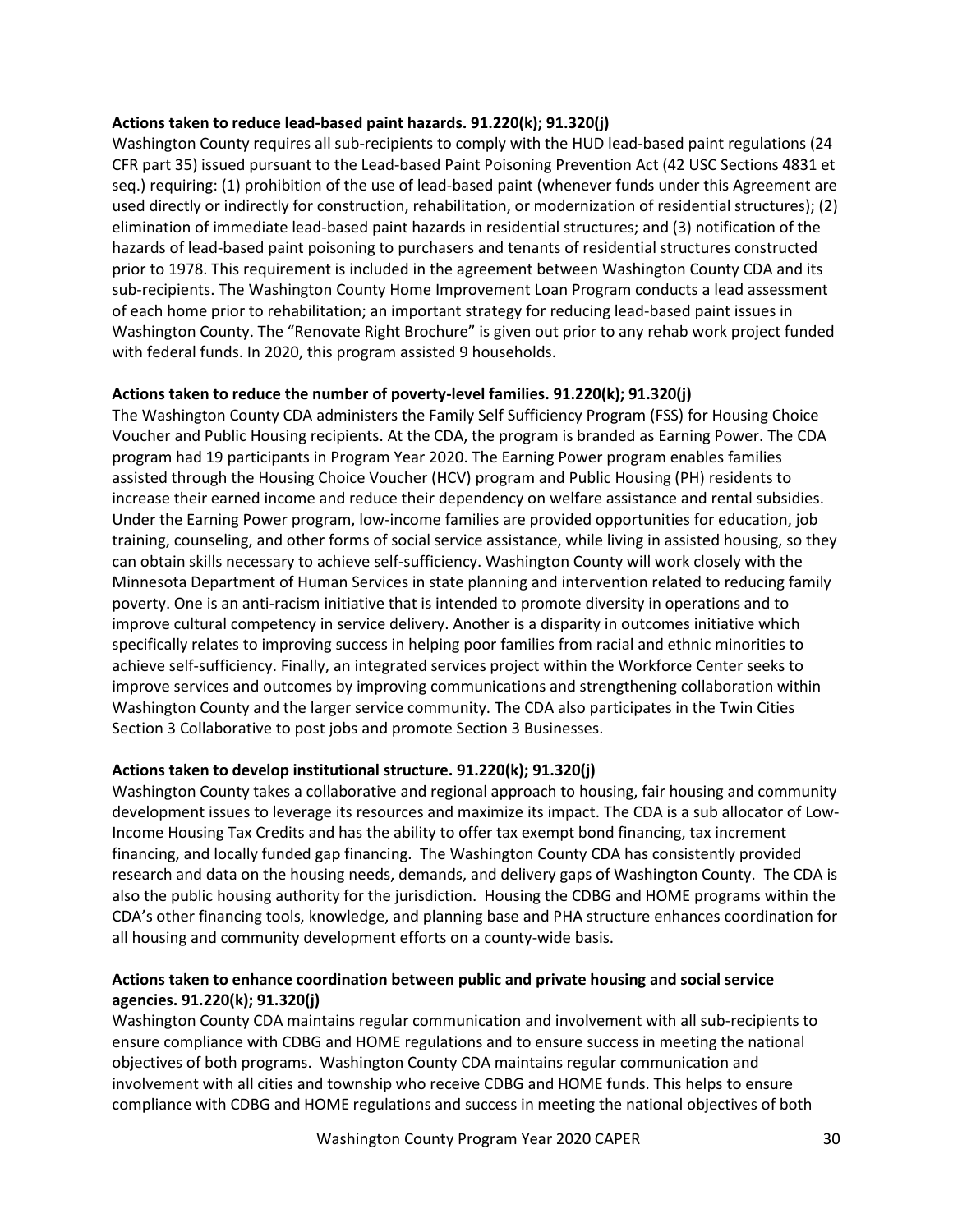programs. The CDA attends city and town meetings to refresh municipalities on the programs, and how they could benefit their communities. In December of 2016, Washington County certified Community Action Partnership of Ramsey and Washington Counties as a CHDO. There is still a demand for qualified developers to become a CHDO. The Dakota County HOME Consortium has agreed to allocate the CHDO set-aside funds to a certified project on a Consortium-wide basis to maintain compliance.

Washington County is an active member of the Suburban Metro Area Continuum of Care (SMAC). This Continuum of Care (CoC) system brings together local, regional and state representatives to work together and access funding sources to address homelessness in the community. SMAC serves five counties: Washington, Dakota, Anoka, Scott and Carver. SMAC has a CoC Coordinator to provide planning and support to the local efforts. Each county also has a local homeless planning committee that provides representation to SMAC. Heading Home Washington (HHW) serves as the local planning collaborative. Washington County is a part of the SMAC Coordinated Entry (CE) system that provides homeless persons access to housing services in the region. The Washington County CE system is aligned with the SMAC region and the principles developed statewide. Washington County has multiple points of access; St. Andrew's Community Resource Center, Washington County Community Services, and the Youth Services Network online resource that connects youth to services.

Through the CARES-Act, HUD provided waivers during Program Years 2019-2020 including limiting the public services cap. Washington County made use of this waiver to provide homelessness services through Washington County Community Services, who also participate in the CDBG Citizen Advisory Committee meetings. The CDA staff expands efforts in better understanding of the CDBG and HOME Programs by attending both regional and local trainings designed by HUD and other affordable housing providers.

## **Identify actions taken to overcome the effects of any impediments identified in the jurisdiction's analysis of impediments to fair housing choice. 91.520(a)**

In order to ensure that all people have equal access to the housing of their choice, Washington County and Washington County CDA proactively comply with the Fair Housing Act and other civil rights laws. Washington County CDA participates in the Fair Housing Implementation Council (FHIC). The FHIC is a collaborative group representing the Twin Cities metropolitan area entitlement and other governmental agencies. The purpose of the FHIC is to facilitate and initiate implementation of affirmative activities having metro-wide significance identified in regional Analysis of impediments to fair housing choice (AI) and the related Fair Housing Action Guide. In 2020, the FHIC and Washington County submitted an AI even though the requirements had been lifted to do so. This document helps shape programs and activities with a fair housing lens over the next five years. The document can be found here: <https://washingtoncountycda.org/community-development/cdbghome/>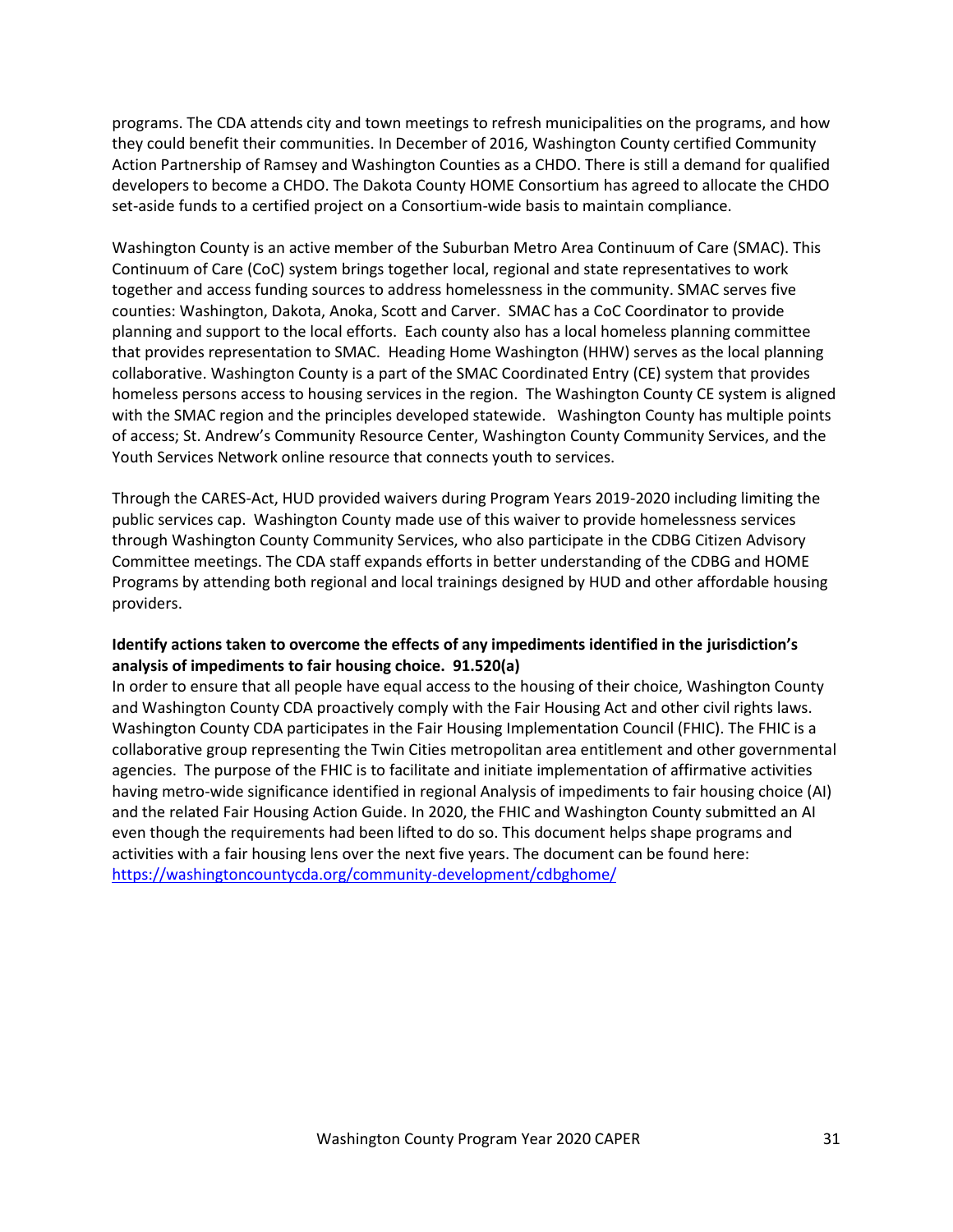In 2020, Washington County jointly funded and participated in the following fair housing activities to attempt to address the impediments to fair housing choice facing the region:

- Along with the FHIC, hired consultant Lawyer's Committee for Civil Rights Law to conduct a Twin Cities Regional Analysis of Impediments.
- Provide education to landlords and tenants on rights and responsibilities.
- Enhance Homebuyer Education & work with public and non-profit agencies to expand information and services related to fair lending and foreclosure prevention
- Encourage inclusive housing location policies for both private and public housing providers
- CDA staff attended multiple virtual fair housing and civil rights trainings

| 2020        |          |                                                          |
|-------------|----------|----------------------------------------------------------|
| <b>FHIC</b> | $$3,000$ | Conduct and complete region wide Analysis of Impediments |

## **Affirmatively Furthering Fair Housing Activity Table**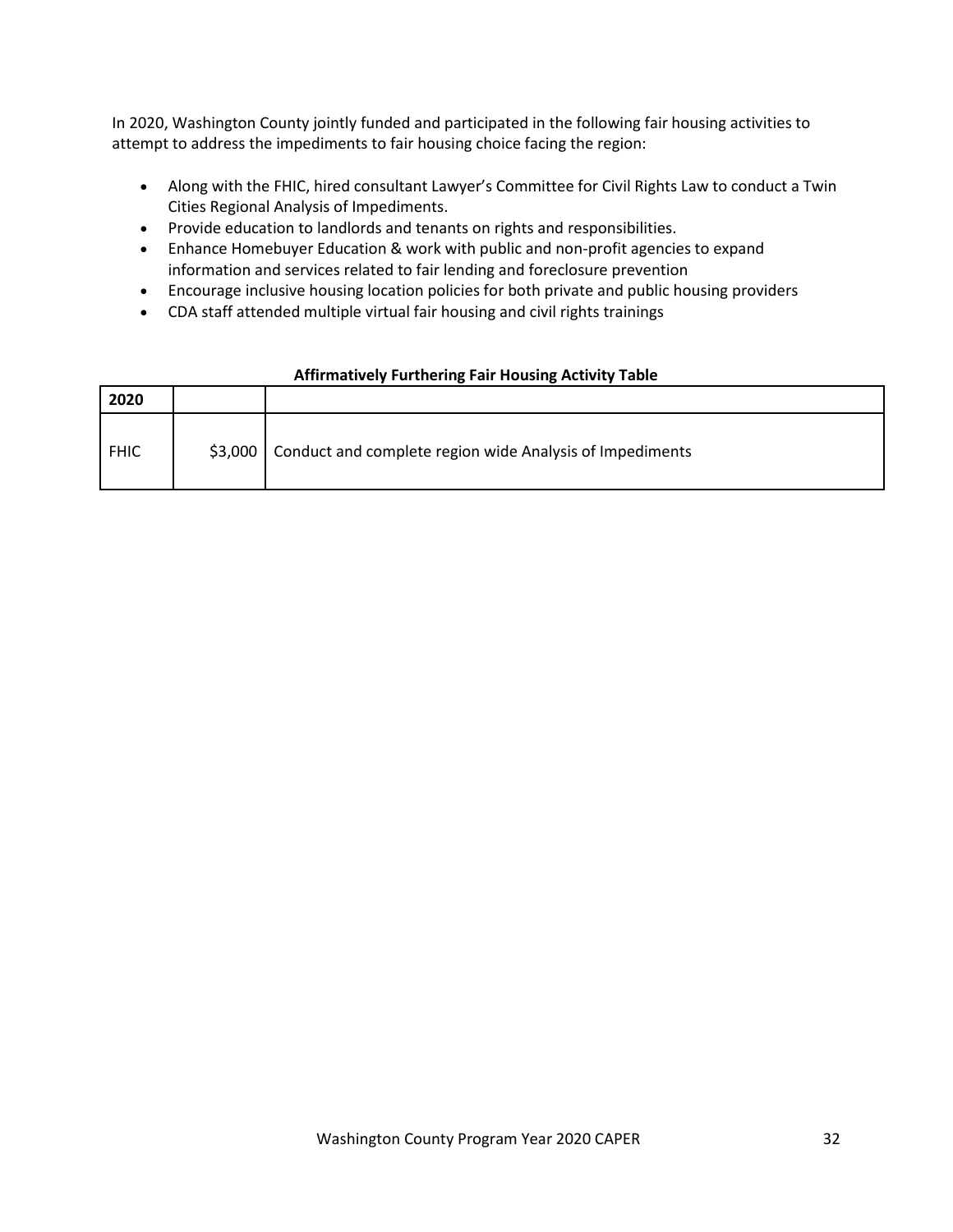# <span id="page-32-0"></span>**CR-40 - Monitoring 91.220 and 91.230**

**Describe the standards and procedures used to monitor activities carried out in furtherance of the plan and used to ensure long-term compliance with requirements of the programs involved, including minority business outreach and the comprehensive planning requirements**

Monitoring of CDBG and HOME projects is done on a continuous basis. The process for monitoring depends upon the type of project funded. The CDA requires all projects to provide a file that contains documented proof of program requirements. Desk reviews are preformed to ensure that the program requirements have been met. When awarded CDBG or HOME funds, is the sub-recipient is required provide all necessary backup documentation before funds are reimbursed. This provides a timely and reliable way to monitor compliance with the program's policy and other federal requirements. The risk assessment uses criteria like HUD's risk assessment criteria. The Washington County CDA is responsible for ensuring that the management and use of federal funds are in accordance with regulatory requirements. Here are the main goals of monitoring:

- To ensure production and accountability with contract goals
- To ensure compliance with federal requirements
- To evaluate organizational and project performance
- To provide technical assistance to improve programs
- To ensure fair housing compliance
- To ensure Section 3 and Women and Minority Owned Business outreach
- Prevailing Wage Compliance
- Procurement Standards
- Assist with Comprehensive Plans

Washington County CDA's monitoring guide includes separate forms and procedures for monitoring projects completed by non-profit agencies, local governments, and Community Housing Development Organizations (CHDO). In addition to project monitoring, Washington County CDA uses monitoring guides to evaluate certain aspects of its CDBG and HOME program management. Washington County CDA in July 2020 has contracted Affordable Housing Connections, Inc. (AHC) to do rental monitoring for HOME funds. AHC is a service provider who is well versed in HOME and does HOME monitoring for several jurisdictions across the Twin Cities Metro. Many rental developments are familiar with their reporting requirements. On April 15, Dakota County HOME Consortium requested waivers as it related to HOME monitoring.

*Desk Reviews* Each contract for CDBG and HOME funds includes a Description of Project section that outlines the project expectations for services and outlines the reporting requirements for that particular entity. Washington County CDA is responsible for monitoring the receipt of the required information and project status over the entire term of each contract. Among the various reporting requirements outlined in the contracts, and for which documentation must be provided, are the following: *Project Budget, Beneficiary Form, Written Narratives, Documentation of Expenses, and Annual Audit Report*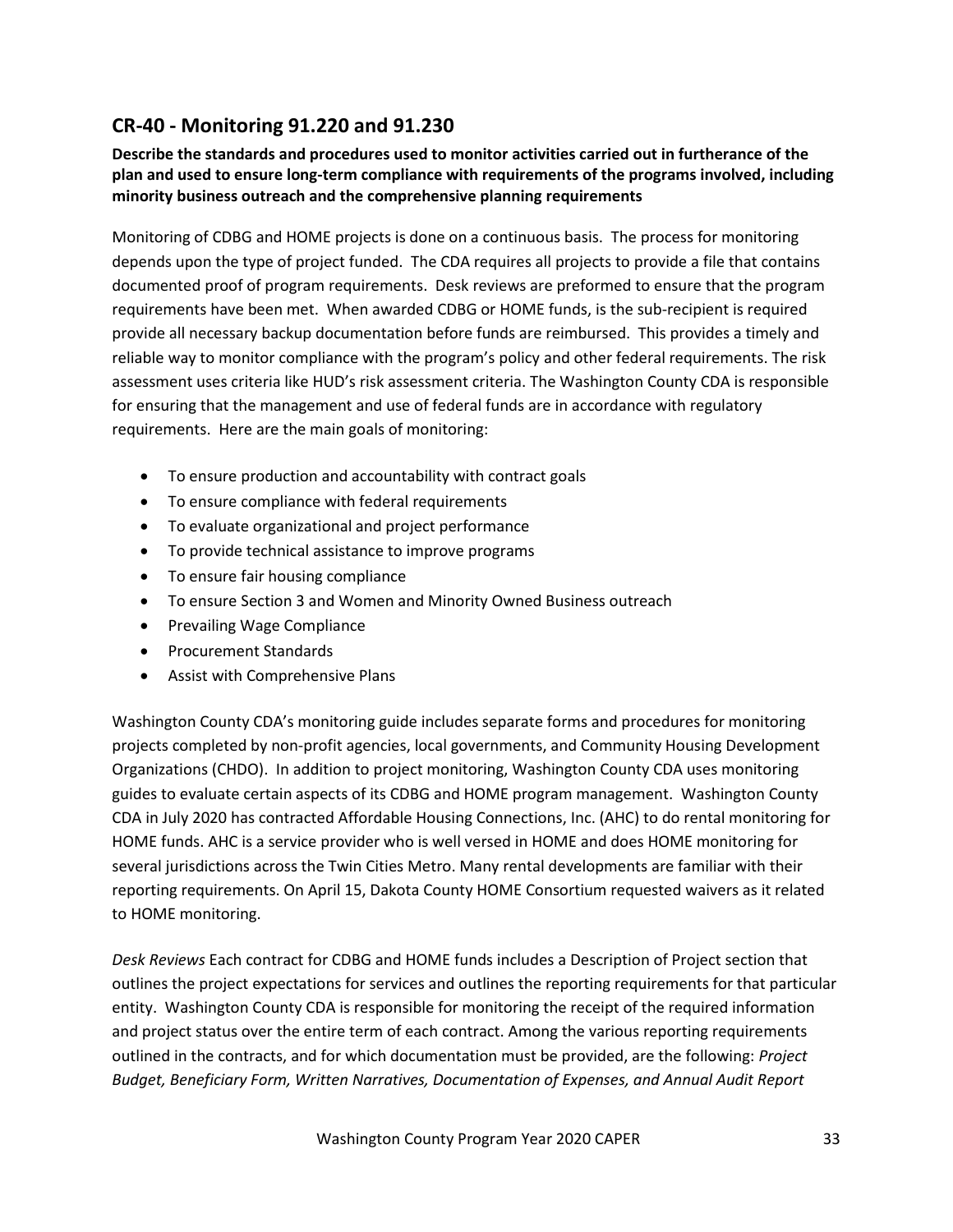*Tracking System.* The Washington County CDA has an established tracking system that is used to compile and document some of the information that is required in contracts. Specifically, staff updates the tracking system with information from Requests for Reimbursement, Beneficiary Form, and the items that are submitted in accordance with contract requirements.

*Monitoring Approach* The purpose of the monitoring approach is to establish policies and procedures as guidance for monitoring all projects supported by federal funds. The Washington County CDA views a monitoring as an on-going process that involves continuous communication and evaluation of projects. This process involves teleconferences, written communication, analysis of reports, technical assistance, and periodic meetings.

*On-Site Monitoring Visits* Washington County CDA conducts on-site monitoring visits of those agencies that have been funded with CDBG and HOME funds. The procedures for conducting these visits are intended to structure the visits, provide consistency, and facilitate effective use of resources. Depending on the type of organization with which a funding agreement is executed, the specifics of the visit will vary. Those differences are highlighted wherever possible. Due to COVID-19 these on-site monitoring visits have been conducted virtually or postponed and will resume in 2021.

*Responsibilities* Below is an overview of the responsibilities of Washington County CDA staff during the monitoring process:

- *Pre-Visit Preparation*
- *Entrance Conference*
- *On-Site Review*
- *Exit Conference*
- *Post Visit Procedures*
- *Monitoring Files*

The CDA participates in the Fair Housing Implementation Council (FHIC). Together the FHIC does a Regional Analysis of Impediments. This document guides us in implementing fair housing compliance and regulations to our policies and procedures. This filters down to our subrecipients for ensuring fair housing requirements and guidelines.